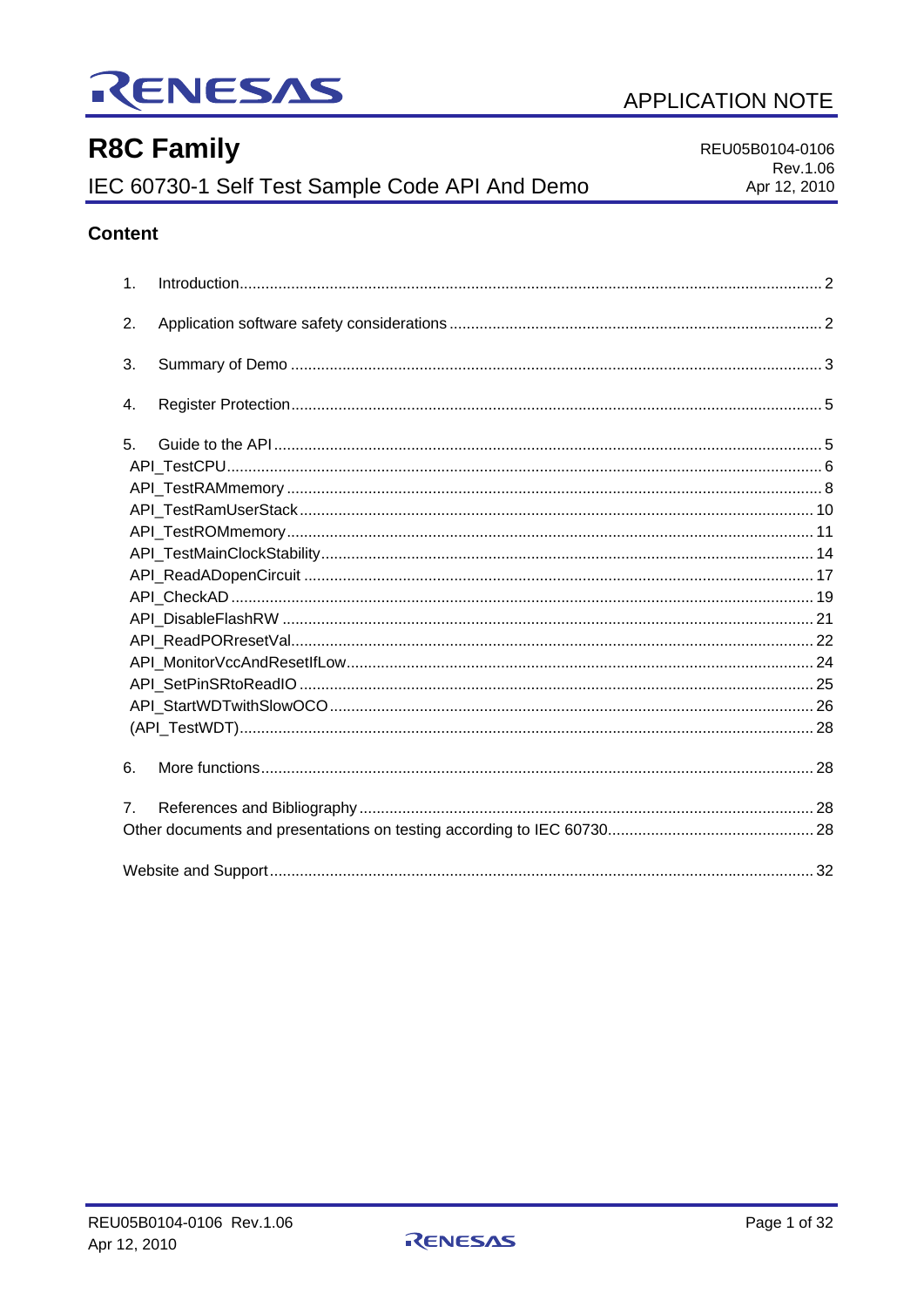# **1. Introduction**

All home appliances intended for the European Union market must today comply with the International Electrotechnical Committee's standard IEC 60730-1, "**Automatic electrical controls for household and similar use**". Both Europe and the U.S. have introduced IEC regulations defining safety requirements in the design of home appliances, but in the U.S. the standard UL1998 is still in use.

White goods microcontroller design teams therefore need to consider what is required in terms of hardware and software in order to comply with the IEC 607301 requirements. Appendix H of IEC 60730-1 specifically defines requirements for 'controls using software'.

This document explains example software test routines that have been developed as a help in fulfilling the standard's Appendix H software requirements for Class B controllers, 'control functions intended to prevent unsafe operation'. See table in 7(7).

#### **Demonstration target**

The example project was created for the R8C/35a. Most routines can be used for devices in the R8C/Tiny family. For M16C and H8, there exist corresponding CPU, RAM and ROM test source code. This source code is included in the project.

#### **Tools used**

- Renesas M16C Standard Toolchain version 5.45.00. (compiler, assembler, linker):
- E8a in-circuit debugger.

#### **Time measurement conditions**

Execution time measurements were done at 20 MHz CPU clock. No compiler optimizations. Measurement was taken with a scope. The 'Un' pin (p2\_3) accessible on jumper JA214 on the RSKR8C35A was toggled before and after the function call.

# **2. Application software safety considerations**

Apart from the test routines of the API, here are some safety considerations to take into account when writing a software application for equipment of Class B.

- Monitor for application state machine misbehavior, this could be done by checking for functions called in the wrong sequence using a safety checking state machine.
- Check for uncalled functions.
- Check for functions not finished.
- Ensure the circumstances are right before executing a function, e.g. 'Door locked before motor on'
- Dynamically enable / disable a function's ability to run.

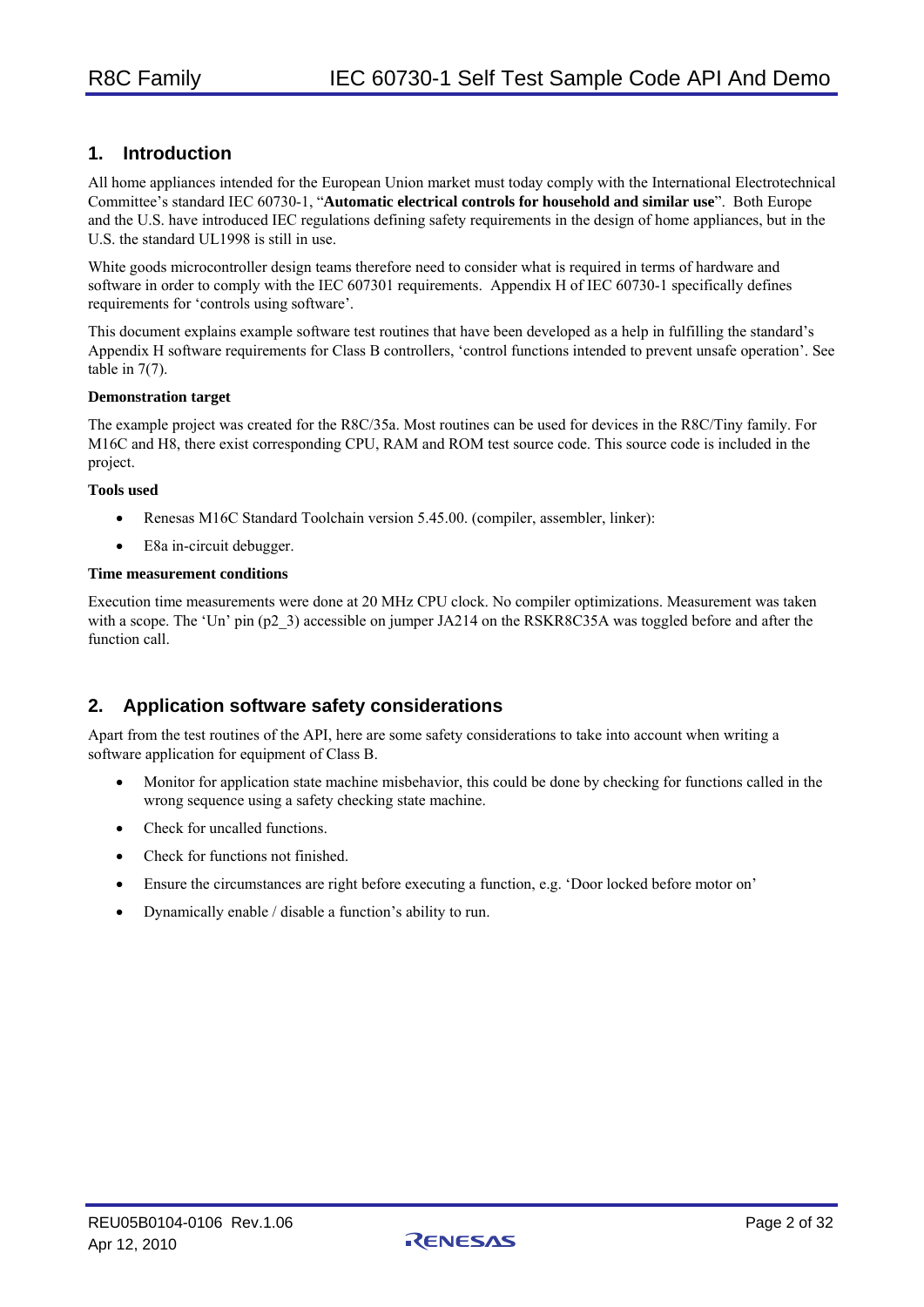# **3. Summary of Demo**

The demo is made so the tests can be run one by one using a menu system. The idea is to present a simple interface to the user who will later decide how to use the API in his/her product.

**Switch 1** on the RSKR8C35A selects a test in order shown in the table.

**Switch 2** runs the test. Pass or fail will be displayed on line two of the LCD.

**Table 1. List of software API tests and the order in which they appear in demo and are arranged in the source code.** 

| <b>API</b> test function           | <b>Switch 1</b><br><b>LCD</b> line 1 | <b>Switch 2</b><br><b>LCD</b> line 2 | <b>Comments</b>                                                            |
|------------------------------------|--------------------------------------|--------------------------------------|----------------------------------------------------------------------------|
| <b>API_TestCPU</b>                 | "CPU test"                           | OK<br>NOT OK                         |                                                                            |
| <b>API_TestRAMmemory</b>           | "RAM test"                           | OK<br>NOT OK                         | Select type of RAM test.                                                   |
| <b>API_TestRamUserStack</b>        | "StckUser"                           | OK<br>NOT OK                         |                                                                            |
| <b>API_TestROMmemory</b>           | "ROM test"                           | OK<br>NOT OK                         | Select type of flash memory test.                                          |
| <b>API_TestMainClockStability</b>  | "FtstTyp1" or<br>"FtstTyp2"          | OK<br>NOT OK                         | Select freq. test type 1 or 2,<br>permissible deviation etc.               |
| <b>API_CheckAD</b>                 | "Adreftst"                           | OK.<br>NOT OK                        |                                                                            |
| <b>API_ReadADopenCircuit</b>       | "ADOCtest"                           | OK<br>NOT OK                         |                                                                            |
| <b>API_DisableFlashRW</b>          | "DsblFlsh"                           | OK<br>NOT OK                         | $*$                                                                        |
| <b>API_ReadPORresetVal</b>         | "EnablPOR"                           | OK<br>NOT OK                         | Follow procedure in source code<br>to set up.                              |
| <b>API_MonitorVccAndResetIfLow</b> | "MonVcc "                            | OK<br>NOT OK                         | *                                                                          |
| <b>API_SetPinSRtoReadIO</b>        | "IOread "                            | OK<br>NOT OK                         |                                                                            |
| API_StartWDTwithSlowOCO            | Ħ<br>"WDT                            | OK.<br>NOT OK                        | $\ast$                                                                     |
| (API_TestWDT)                      | "TestWDT "                           | CPU reset if<br>watchdog is<br>on    | User test of working/non-<br>working watchdog, not strictly<br>part of API |
|                                    |                                      | Else "OK"                            |                                                                            |

\*This function depends all or in part of the setting of the OFS register(s) which are not changed when running this function. This is statically set in flash memory when the device is programmed.

#### **Code size**

The total code size for the demo including start up code and LCD driver is given below:

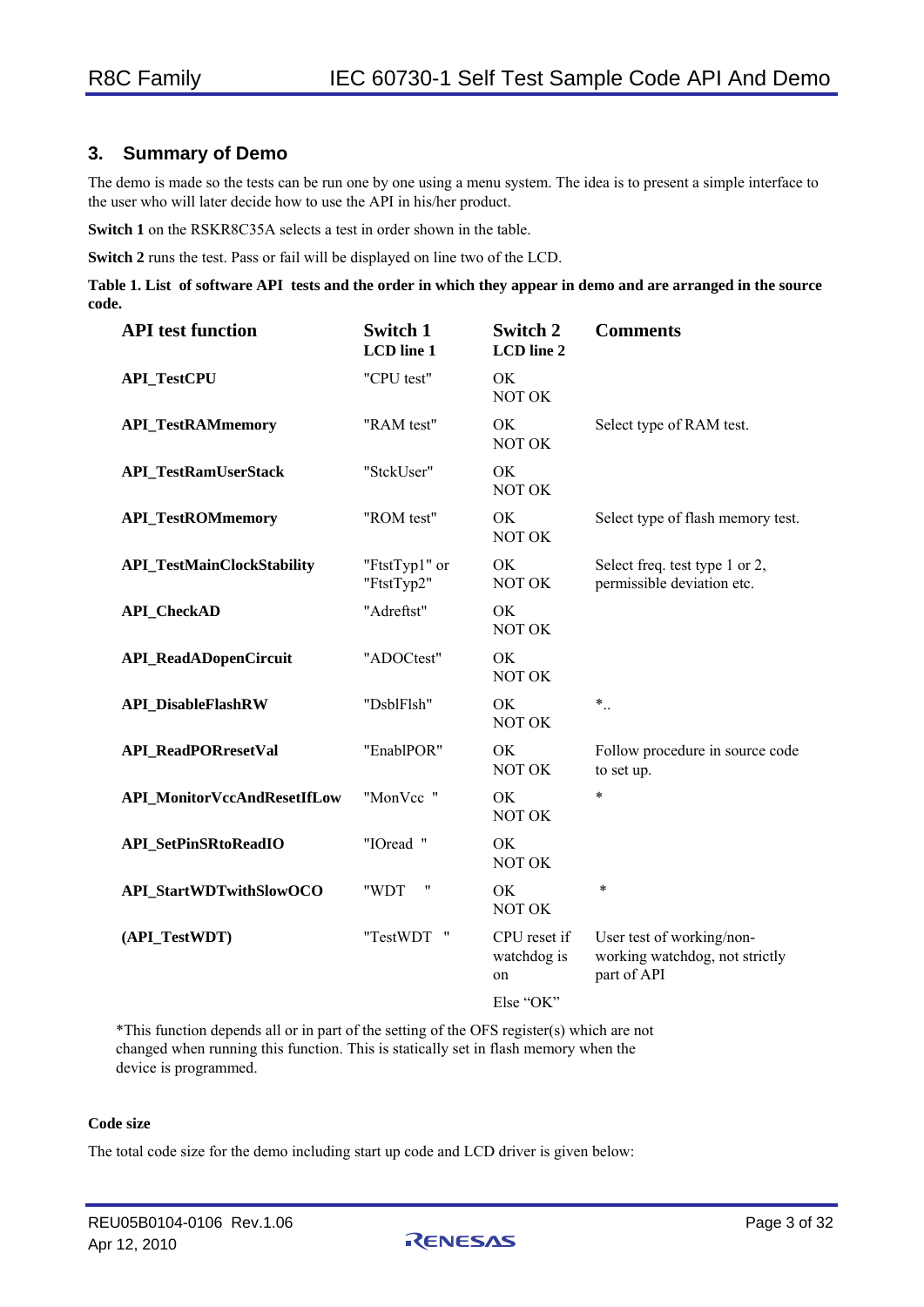# RAM: 1262 Bytes ROM data: 661 Bytes

Program code: 4985 Bytes

| <b>API</b> test function          | <b>API Execution time</b>                                | <b>Program</b><br>code size | <b>Max</b> stack<br>usage in call                                   |
|-----------------------------------|----------------------------------------------------------|-----------------------------|---------------------------------------------------------------------|
|                                   |                                                          | [bytes]                     | hierarchy<br>[bytes]                                                |
| <b>API_TestCPU</b>                | $51$ us                                                  | 28                          | 64                                                                  |
| <b>API_TestRAMmemory</b>          | For testing 86 bytes of demo<br>RAM.                     | 206                         | 208                                                                 |
|                                   | RamTest March C 16Bit:<br>$27.0 \text{ ms}$              |                             |                                                                     |
|                                   | RamTest March X 16Bit:<br>$14.5$ ms                      |                             |                                                                     |
|                                   | RamTest March X WOM<br>16Bit:<br>$4.0$ ms.               |                             |                                                                     |
| <b>API_TestRamUserStack</b>       | Tests the user stack, 80h<br>bytes.                      | 62                          | 74, at this depth<br>the stack is                                   |
|                                   | RamTest March C 16Bit:<br>138 us                         |                             | switched to a<br>new location<br>while testing the<br>normal stack. |
| <b>API_TestROMmemory</b>          | 1kB (1024 bytes) of flash<br>tested.                     | 41                          | 66                                                                  |
|                                   | Simple CRC-16 with lookup<br>table:<br>$12.4 \text{ ms}$ |                             |                                                                     |
|                                   | CRC16-CCITT using bit<br>shift:<br>$9.5 \text{ ms}$      |                             |                                                                     |
|                                   | CRC16-CCITT with static<br>table:<br>$11.0 \text{ ms}$   |                             |                                                                     |
| <b>API_TestMainClockStability</b> | Method 1:<br>Typical 21 ms<br>Min. 11 ms<br>Max. 31 ms.  | 22                          | 7                                                                   |
|                                   | Method 2:<br>1.6 <sub>us</sub>                           |                             |                                                                     |
| <b>API_CheckAD</b>                | $12.0$ us                                                | 60                          | 7                                                                   |
| <b>API_ReadADopenCircuit</b>      | 12.1 us                                                  | 55                          | 7                                                                   |
| <b>API_DisableFlashRW</b>         | 4.8 us                                                   | 28                          | 3                                                                   |
| <b>API_ReadPORresetVal</b>        | 9 CPU cycles                                             | 4                           | 3                                                                   |
| API_MonitorVccAndResetIfLow       | 7.0 us.                                                  | 48                          | 3                                                                   |

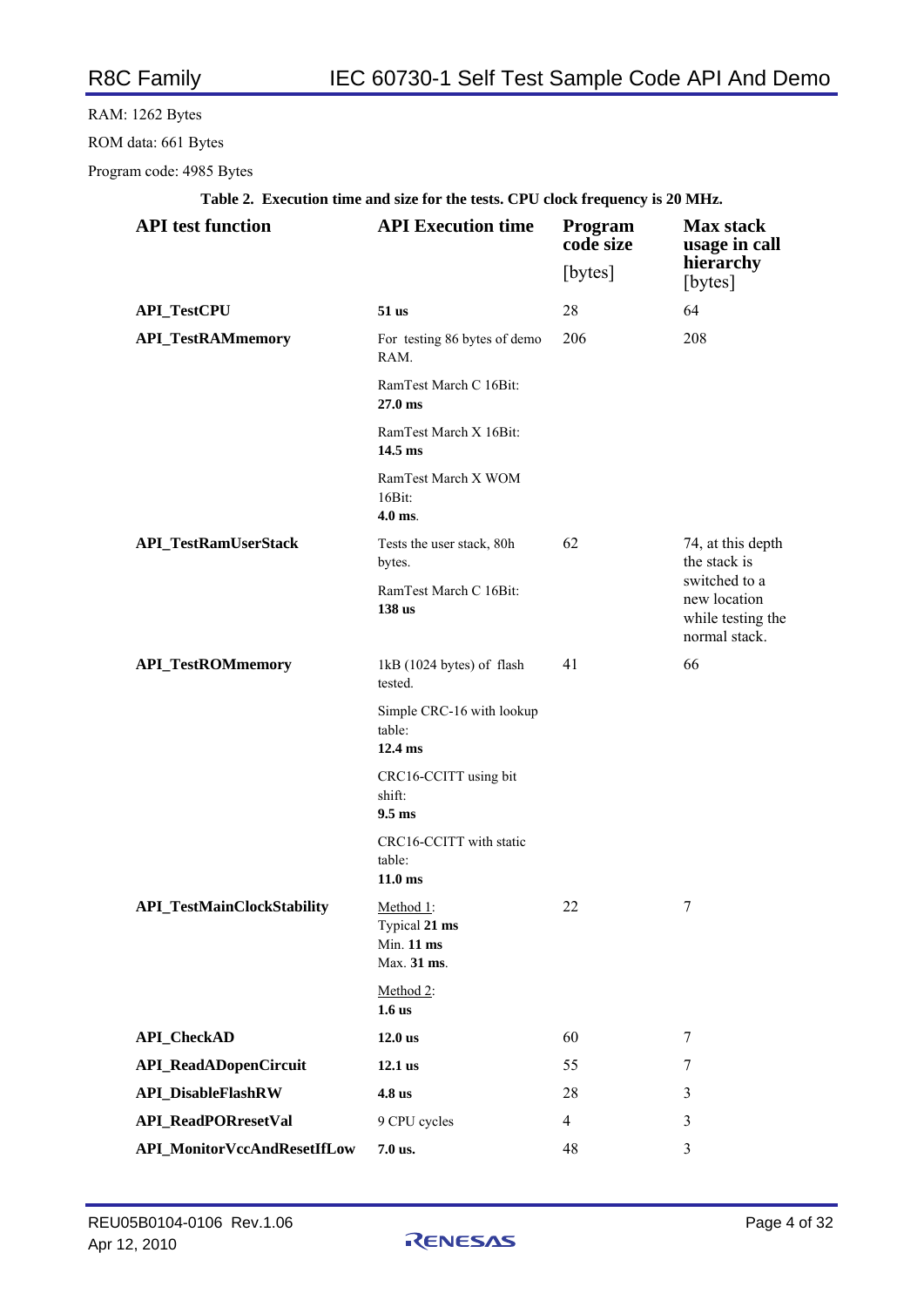| <b>R8C Family</b>              | IEC 60730-1 Self Test Sample Code API And Demo |    |  |
|--------------------------------|------------------------------------------------|----|--|
| <b>API SetPinSRtoReadIO</b>    | 3.4 us.                                        | 14 |  |
| <b>API_StartWDTwithSlowOCO</b> | 9.2 us.                                        | フフ |  |

# **4. Register Protection**

There is a safety feature to protect many SFR registers from unintentional writes. The protected registers are CM0, CM1, CM3, OCD, FRA0, FRA1, FRA2, FRA3, PM0 PM1, PD0, OCVREFCR, VCA2, VD1LS, VW0C, VW1C, and VW2C.

API functions that use any of these protected registers, have this noted in their respective chapter in this document.

# **5. Guide to the API**

The following pages show each API test call's syntax and provides explanations.

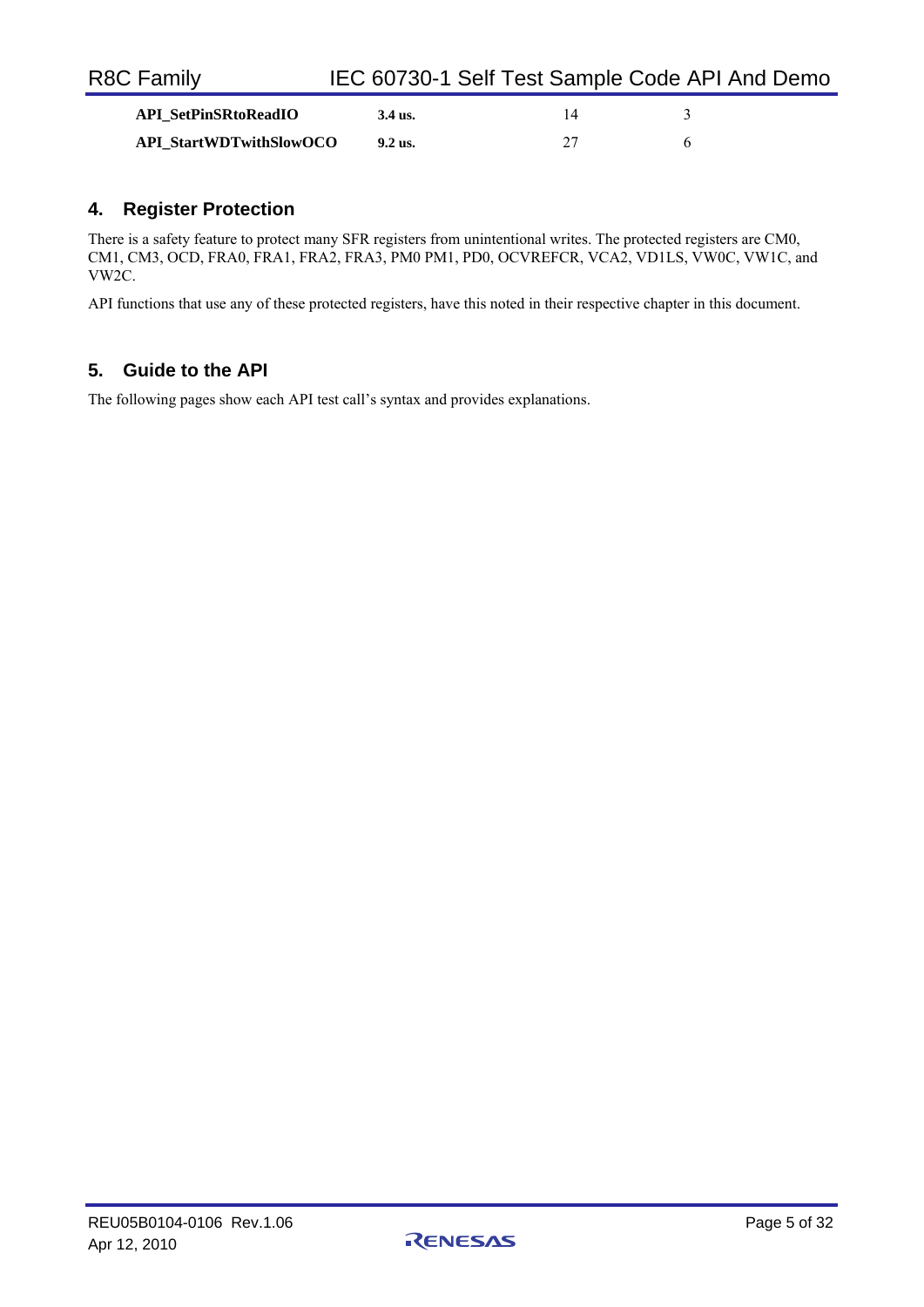# **API\_TestCPU**

### **Test of CPU Registers**

The CPU test performs write and read back tests of the CPU registers.

#### **Format**

rslt\_t API\_TestCPU(void);

#### **Return Values**

 $0 \cdot OK$ 1: NOT OK.

**Properties** 

Prototyped in file iec\_tests.c Implemented in file iec\_tests.h

#### **Resources used**

None (other than the MCU core).

#### **API execution time**

51 us.

#### **Comments**

All CPU registers are tested:

- General purpose registers (R0,R1, R2, R3,A0, A1, FB)
- Interrupt Table Registers (INTBL, INTBH)
- User Stack Pointer (USP), Interrupt Stack Pointer (ISP)

Static Base register (SB)

- Program counter (PC)
- Flag Register (FLG)

They are tested by writes and subsequent readbacks of two different test patterns.

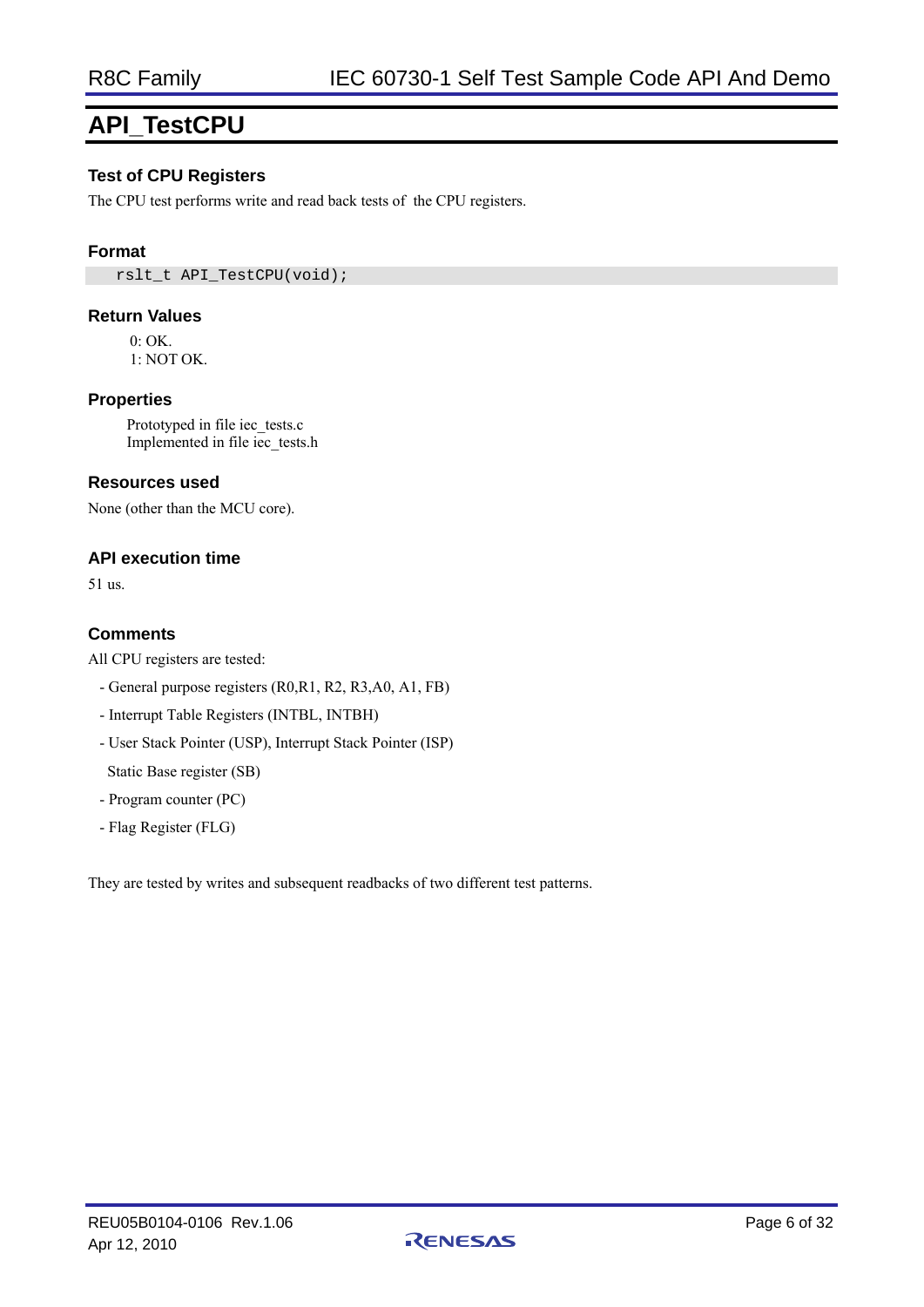| 121 |                 |              | <b>b15</b>                                                                              | <b>bBb7</b>                                  |                          |
|-----|-----------------|--------------|-----------------------------------------------------------------------------------------|----------------------------------------------|--------------------------|
|     | R <sub>2</sub>  |              |                                                                                         | R0H (high-order of R0) R0L (low-order of R0) |                          |
|     | $\overline{R3}$ |              | R1H (high-order of R1) R1L (low-order of R1)                                            |                                              |                          |
|     |                 |              |                                                                                         | R2                                           | Data registers (1)       |
|     |                 |              |                                                                                         | R3                                           |                          |
|     |                 |              |                                                                                         | A0                                           | Address registers (1)    |
|     |                 |              | A1                                                                                      |                                              |                          |
|     |                 |              |                                                                                         | FB                                           | Frame base register (1)  |
|     |                 |              |                                                                                         |                                              |                          |
|     |                 | <b>b19</b>   | <b>b15</b>                                                                              | ьо                                           | Interrupt table register |
|     |                 | <b>INTBH</b> |                                                                                         | <b>INTBL</b>                                 |                          |
|     |                 |              | The 4 high order bits of INTB are INTBH and<br>the 16 low order bits of INTB are INTBL. |                                              |                          |
|     |                 | <b>b19</b>   |                                                                                         | ьо                                           |                          |
|     |                 |              | PC.                                                                                     |                                              | Program counter          |
|     |                 |              |                                                                                         |                                              |                          |
|     |                 |              |                                                                                         |                                              |                          |
|     |                 |              | <b>b15</b>                                                                              | ьо                                           |                          |
|     |                 |              |                                                                                         | <b>USP</b>                                   | User stack pointer       |
|     |                 |              |                                                                                         | <b>ISP</b>                                   | Interrupt stack pointer  |
|     |                 |              |                                                                                         | SB                                           | Static base register     |
|     |                 |              |                                                                                         |                                              |                          |
|     |                 |              | <b>b15</b>                                                                              | ьо<br><b>FLG</b>                             | Flag register            |
|     |                 |              |                                                                                         |                                              |                          |

**Figure 1. CPU registers of the R8C/35a. All are tested by API\_TestCPU. Two different test patterns are written and read back to and from the registers.** 

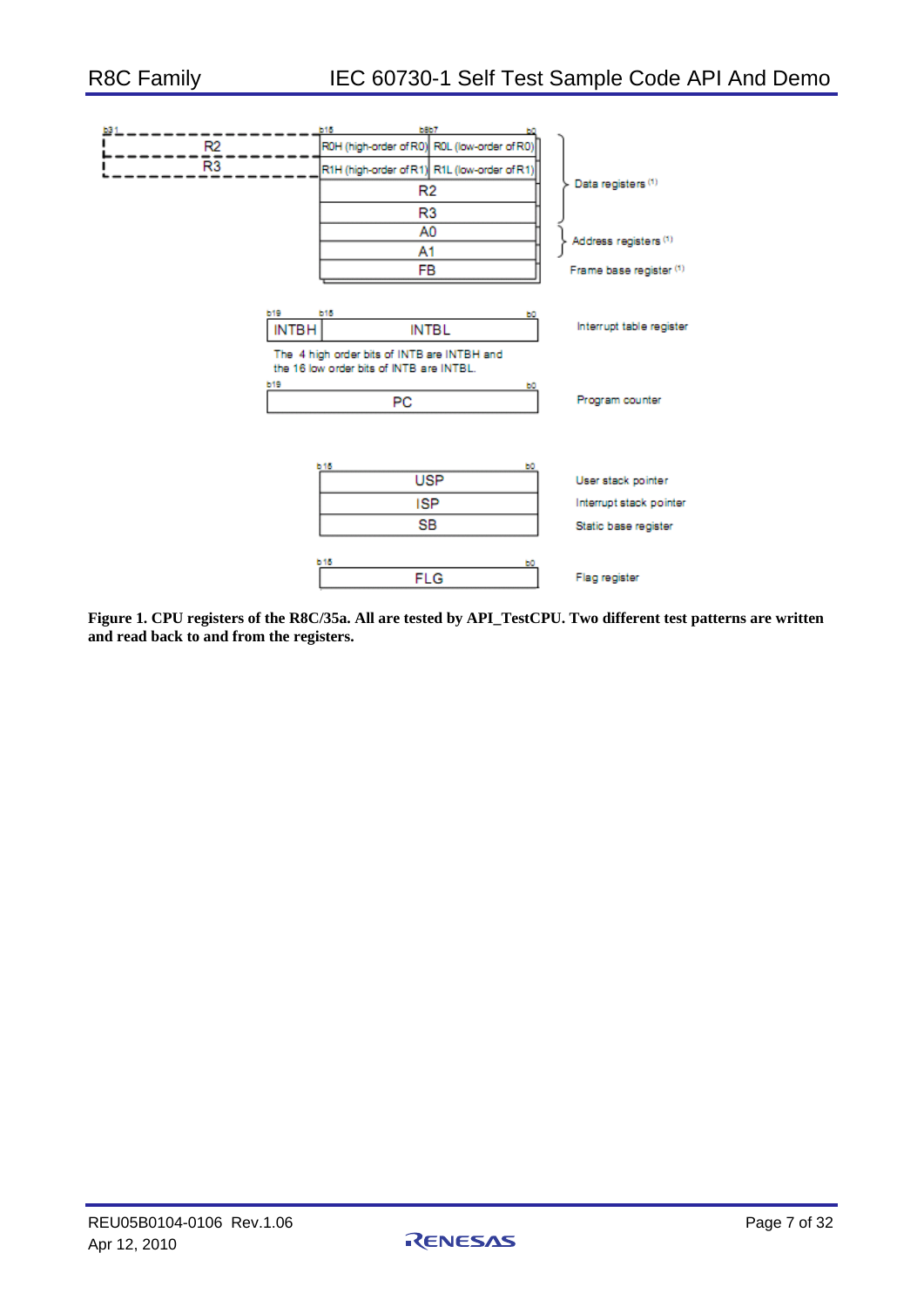# **API\_TestRAMmemory**

# **Test of RAM**

RAM memory is tested by three alternative marching RAM tests over the memory range.

### **Format**

rslt\_t\_API\_TestRAMmemory(void);

#### **Return Values**

 $0 \cdot \Omega$ K

1: NOT OK.

#### **Properties**

Prototyped in file iec\_tests.c Implemented in file iec\_tests.h

#### **Resources used**

None (CPU core).

### **API execution time**

One call to TestRAMmemory() was measured. This consists of multiple calls to the underlying test algorithm. The test covers all of RAM from the SFR area at 0x400 to the stack at 0x45E in the demo, or 86 bytes of RAM.

(1) **Using RamTest\_March\_C\_16Bit** 

27.0 ms.

(2) **Using RamTest\_March\_X\_16Bit** 

14.5 ms.

(3) **Using RamTest\_March\_X\_WOM\_16Bit** 

4.0 ms.

See further document 7(2)  $\overline{Y} \varnothing$ . More execution times are here listed for various memory sizes and optimizations for the R8C core using an earlier version of the compiler.

### **Comments**

#### **Test alternatives**

The test is non-destructive and copies the user data to a buffer. After testing is complete, the original data is restored. The three different RAM tests are variants of bit pattern test read/writes to memory. A customer would only need to select one:

- RAM memory test using March C
- RAM memory test using March X
- RAM March X test algorithm for Word Oriented Memory

#### **Sectioning of memory for non-destructive testing**

The memory low address to test cannot be found at run-time, so instead it is inserted when the code is linked, and so will always be up-to-date.

A small 'bss' memory section (static variable section without initial values) *ram\_iec\_safe* is set aside to be able to do a non-destructive memory test. For a startup test where RAM is not yet used, this restoring of data can be omitted. If so,

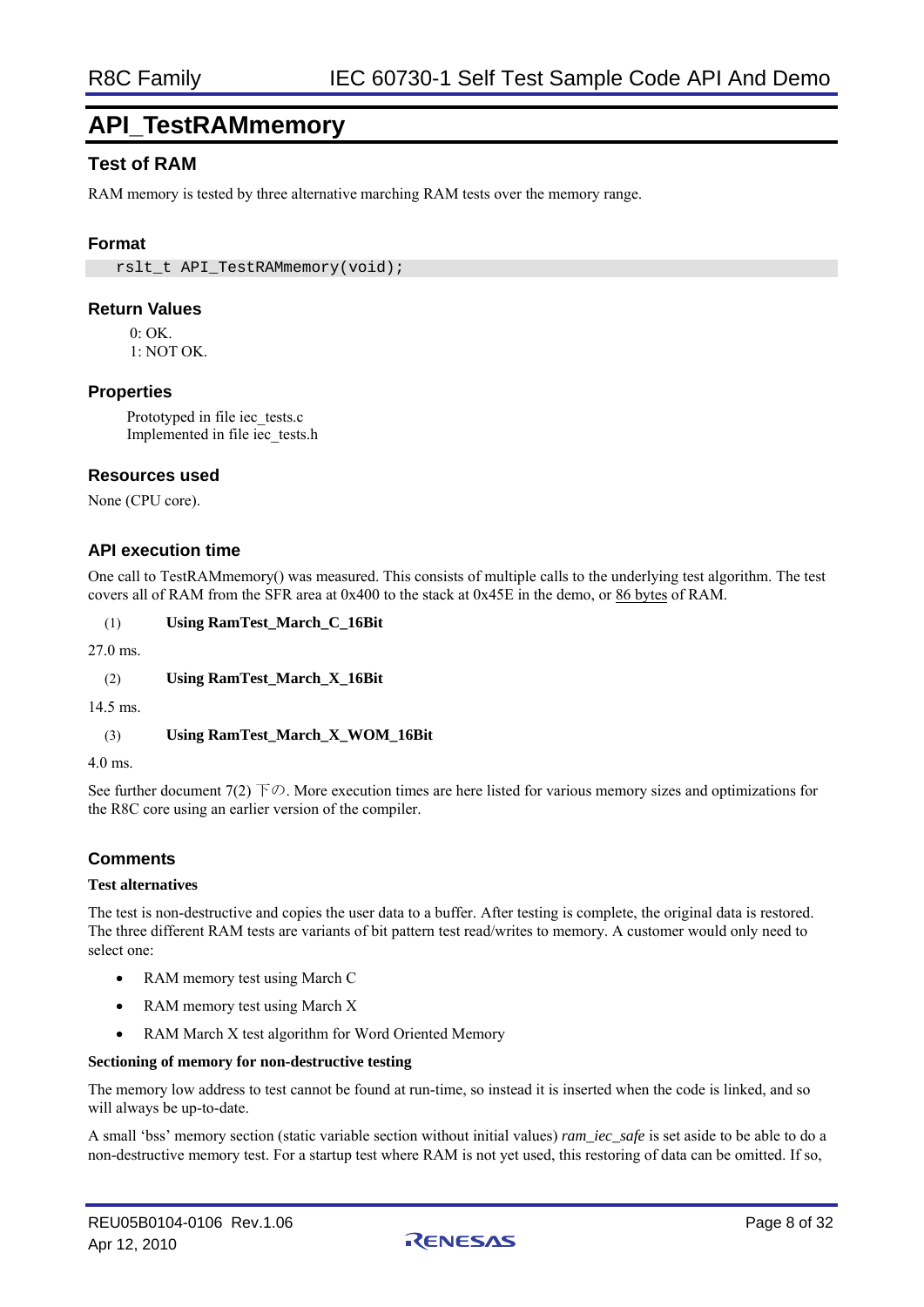pass the argument NULL (0) to the underlying RAM test inside the API. This is actually done for the testing of the *ram\_iec\_safe* section. Since this section is a test buffer, it does not need to be restored with any original content.

The RAM test recovery data buffer needs to be placed in a dedicated space. This section has already been set up in the demo, but is configurable in size and location. To change, open the sect30.inc file and search for the string *ram\_iec\_safe.* The code of interest looks like this:

```
;RAM Safe area for RAM march test. 
  .section ram_iec_safe_SE,DATA 
  .org 400H 
; ram_iec_safe_top:
  .section ram_iec_safe_NE,DATA,ALIGN 
;Moved up 'normal' bss for IEC. 
  .section data_SE,DATA 
  .org 408H
```
To change a section location in the sect30.inc file, change the .org *address* to another value.

To change the size of the RAM test buffer, change RAM\_TEST\_BUFSIZE in file iec\_tests.c. A larger buffer will make RAM testing faster.

'Normal' bss-RAM will start after the *ram\_iec\_safe* test buffer, so if RAM\_TEST\_BUFSIZE is enlarged, the *data* SE .org section address will need to move up in address. For example, if buffer is 0x20 words (=0x40 bytes) move data SE origin to 440H.

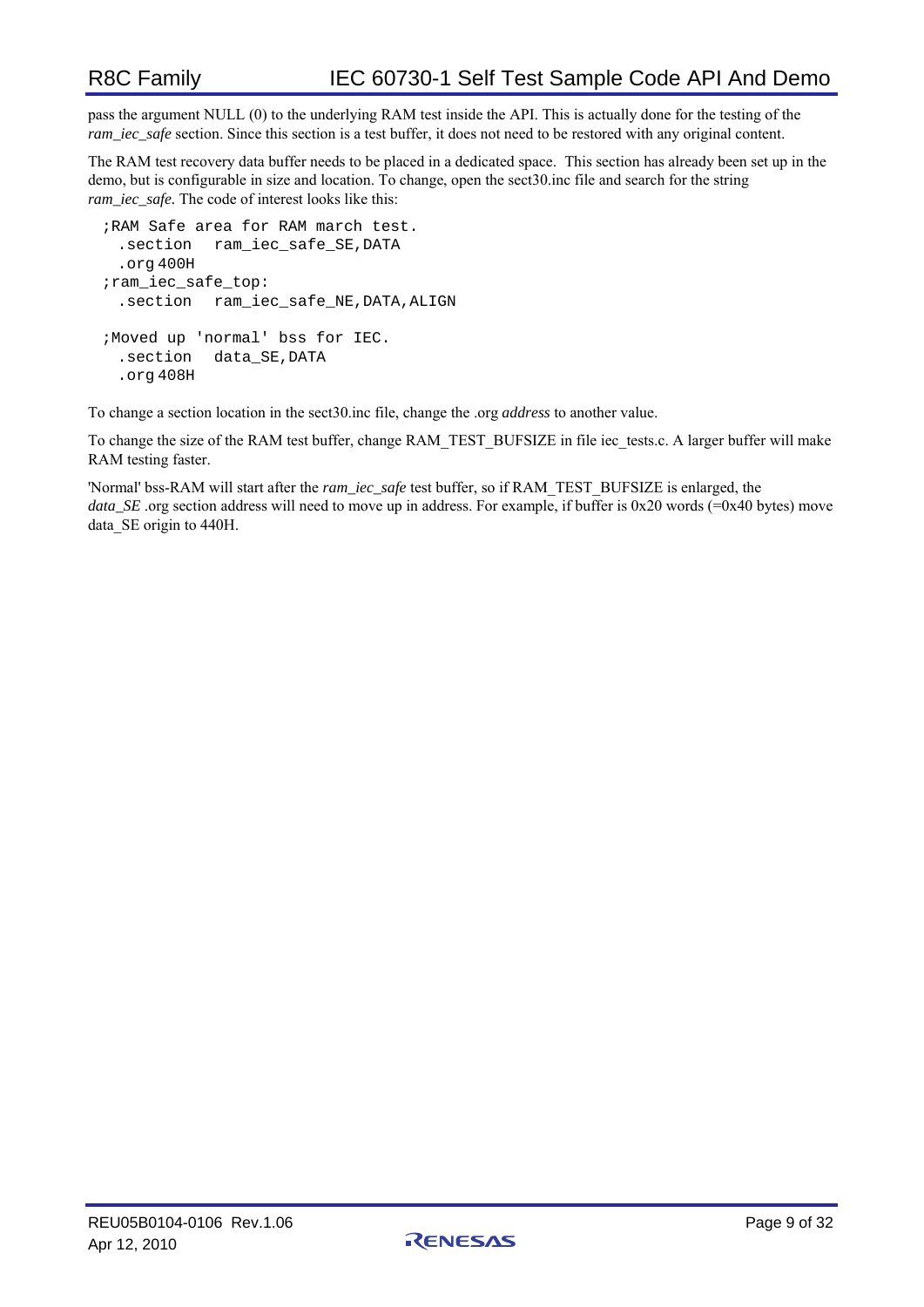# **API\_TestRamUserStack**

# **Test of RAM Stack**

Stack memory is tested by any of the three RAM tests.

### **Format**

rslt\_t\_API\_TestRamUserStack(void);

#### **Return Values**

 $0:$  OK.

1: NOT OK.

### **Properties**

Prototyped in file iec\_tests.c Implemented in file iec\_tests.h

#### **Resources used**

80h bytes of dedicated swap memory for the stack to switch to and use while the regular stack is tested.

### **API execution time**

One call to the API was measured. This consists of multiple calls to the underlying test algorithm. The test covers the whole user stack. Size 80h of RAM.

#### (1) **Using RamTest\_March\_C\_16Bit**

50 ms. Roughly half is for first testing the temporary user stack first.

### **Comments**

#### **Test alternatives**

The test is non-destructive and copies the user stack data to a new temporary stack *ram\_iec\_temp\_ustack* while the test is run. This area is first tested in a destructive test. After that the normal stack is tested. After testing the stack area the test code restores the original stack and then switches back to it.

The stack pointer is tested in the CPU register tests.

A heap shall not be used according to MISRA coding rules.

The sectioning of memory for non-destructive testing of the user stack is the same procedure as for testing RAM.

#### **Alternative stack testing**

Write two known numbers onto the stack start and end addresses. The numbers are stored in flash/ ROM.

Read the stack values and compare with the stored ones. (In a case of stack overflow, the stack pointer will reach the end of the stack & overwrite the end number.) If the values have changed, the stack has been corrupted.

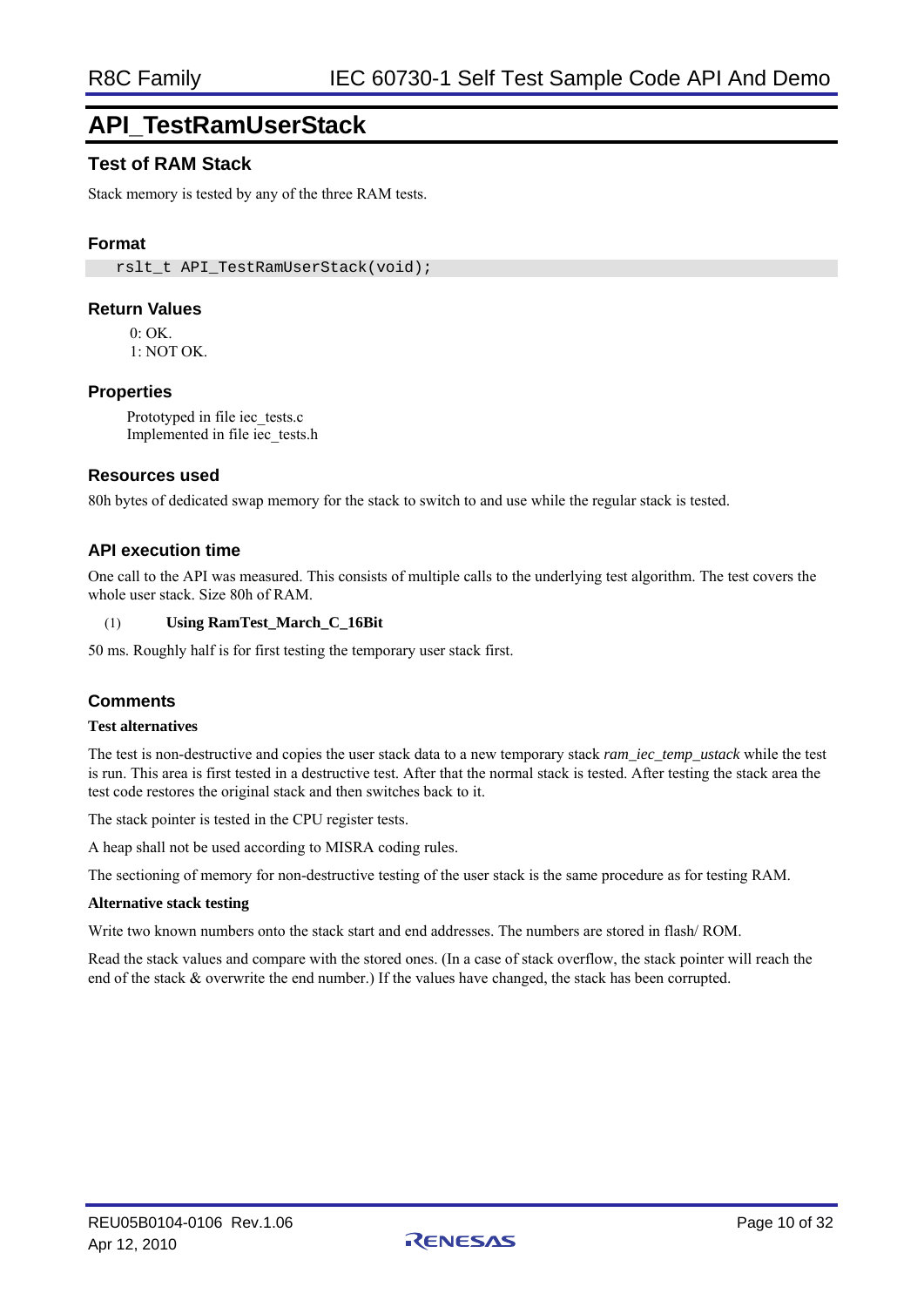# **API\_TestROMmemory**

# **Test of ROM**

ROM memory is tested by three alternative CRC methods over the memory range.

### **Format**

rslt\_t\_API\_TestROMmemory(void);

#### **Return Values**

 $0 \cdot \Omega$ K

1: NOT OK.

#### **Properties**

Prototyped in file iec\_tests.c Implemented in file iec\_tests.h

#### **Resources used**

No MCU peripheral resources are used.

### **API execution time**

1024 bytes (1kB) of flash tested.

| Using Simple CRC 16 with lookup table (CRC16 Small LT) | $12.4 \text{ ms}$ |
|--------------------------------------------------------|-------------------|
| Using CRC16 CCITT using bit shift (CRC16 CCITT)        | $9.5 \text{ ms}$  |
| CRC16 CCITT with static table (CRC16 CCITT Small LT)   | $11.0 \text{ ms}$ |

#### **Figure 2. The table shows execution times for all included CRC sub tests.**

For more execution time tests, see 16.1(4) below. Here, more execution times are listed for various memory sizes and optimizations for the R8C.

A CRC check can be done on flash content & compared to a stored value to ensure no data/code has been corrupted.

There are four alternative functions in the underlying test code to calculate a CRC checksum of the flash memory . The user of this application note is recommended to select one of the four functions. In the API you just uncomment the functions that you wish to use, and comment the others.

.1. **Simple CRC-16 with lookup table**. As this uses a table, it takes up more memory space, but is fast (about same speed as the CRC-CCITT with lookup table.)

2. **CRC-CCITT using bit shifting**. Best 'overall' choice for time and memory footprint. It takes up no table const memory and is only marginally slower than the next, which uses a lookup table.

3. **CRC-CCITT using a table**. Fastest, but takes up more flash.

4. **CRC-CCITT with small lookup table**. Uses much less const memory and little RAM, but rather slow.

### **Comments**

#### **Setting start address, length, and CRC value**

At the top of the iec\_tests.c file, some ROM test values must be set. The section that contains the CRC value is in a separate ROM test flash memory section *rom\_iec\_ref* and cannot be included in the memory test. To change a section location, change the .org *address* to another location in the sect30.inc file. This is done similar to the RAM test above.

In file iec test.c we will make use of the memory labels to calculate start address and length for our check summing range:

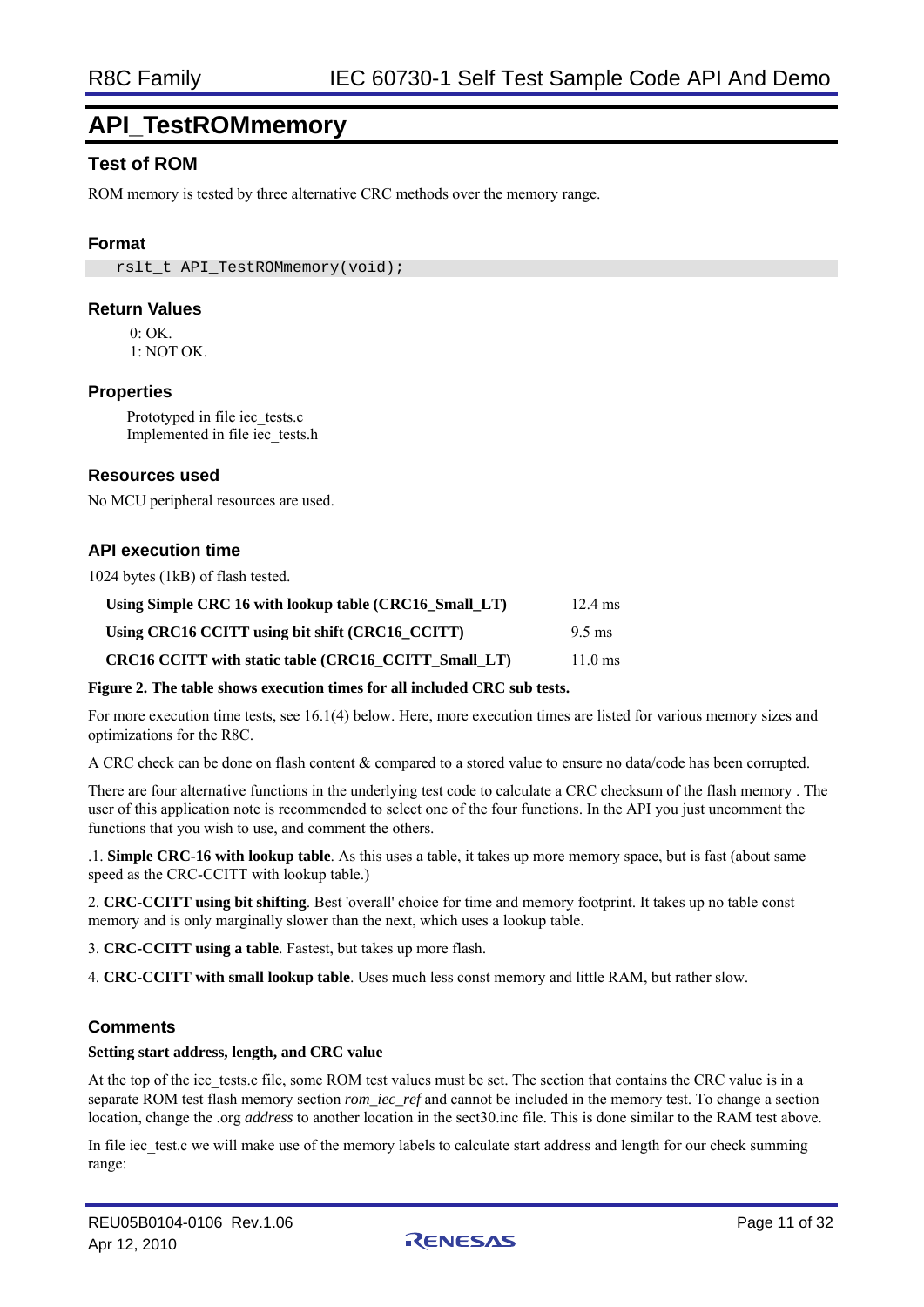```
/********************* 
  * IEC ROM test * 
  *********************/ 
/* Starting memory address for ROM that is to be IEC-tested. */ 
static const uint8_t* const romtest_start_addr = (const uint8_t* const) 
&rom_NE_top; 
static const uint32_t rom_test_length = 0x01000; 
/* Memory address for ROM CRC reference value and length to test.
```
These addresses cannot be found at run-time, only at link time. \*/ #pragma SECTION rom rom\_iec\_ref static const uint16\_t crc\_ref = 0x4ccc;

#### **ROM test start address**

This is taken from the section label where the application code starts. In our example *rom\_NE\_top*, whose address is automatically resolved by the linker. The label *rom\_NE\_top* is found in the sect30.inc file.

#### **Setting test length directly**

Check your map file for *rom\_test\_length*, the length of your application code in bytes.

#### **Setting test length automatically**

The length from one section to another can also be calculated automatically by adding another label to the sect30.inc, e.g. *reset* in sect30.inc:

```
const uint32_t rom_test_length = ((const uint32_t) ( (uint32_t)&reset - 
(uint32_t)&rom_NE_top));
```
The address *reset* is at the end of memory. This is prepared for in the demo. Uncomment the line above in iec test.c to use it, and comment the line right before it.

Marked in the map file below in Figure 3is the area for *rom\_test\_length* when the 'automatic' length calculation formula is used.

#### **Setting the CRC check reference value**

After finishing development of your application, the value of the CRC checksum must be found and entered into the reference value *crc\_ref*. In the demo this can be done by pressing Switch 3 on the RSK at the same time as API\_TestROMmemory is started by pressing Switch 1. The CRC value should show up on the LCD display. Enter this value as *crc\_ref* and reprogram the part.

Note that the download debug kernel cannot be used when doing this if it is part of the checked flash memory region, as the debugger will not be there when the device is programmed standalone.

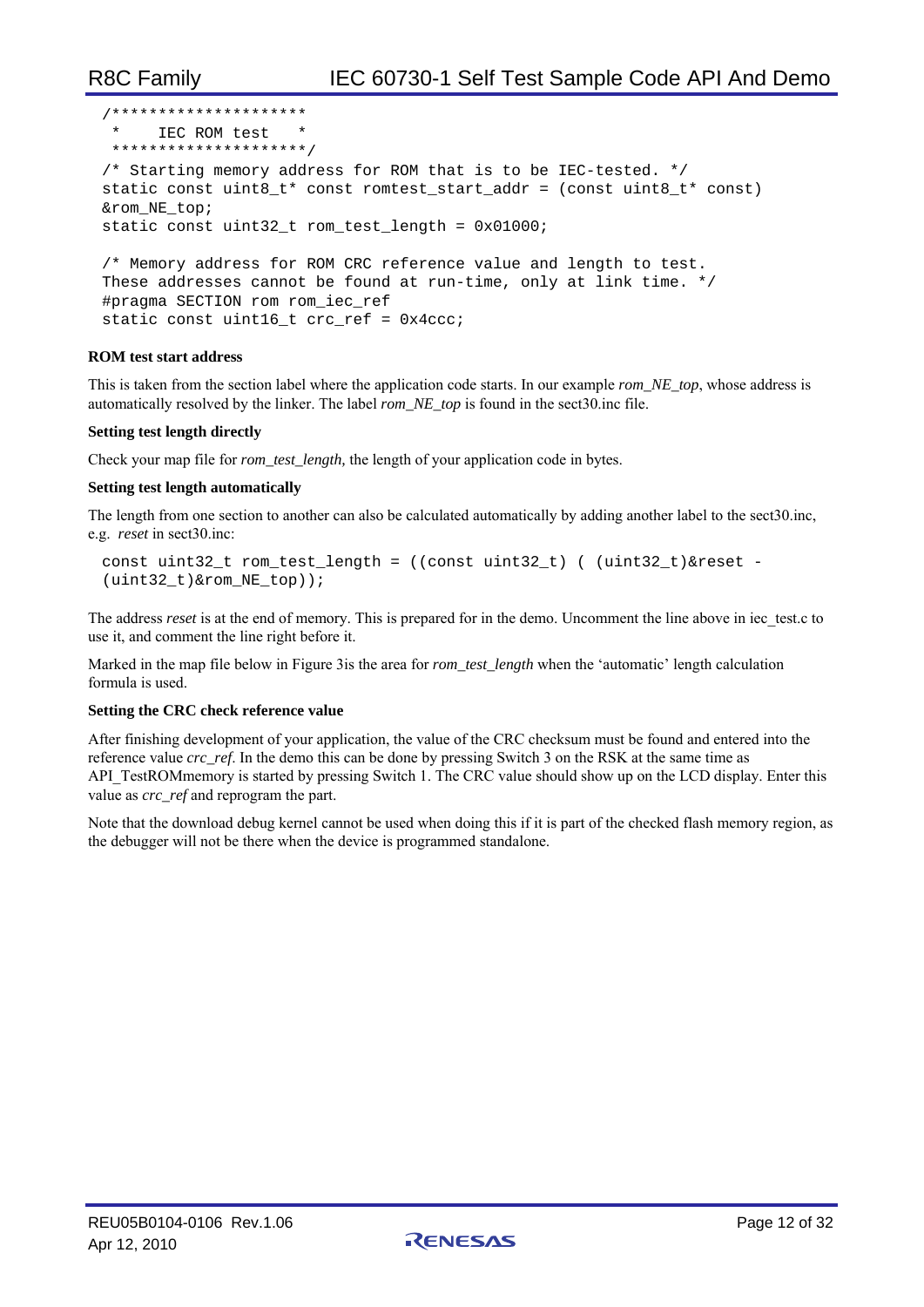# R8C Family IEC 60730-1 Self Test Sample Code API And Demo

| <b>Address(size)</b>                                                          | Section |                                                |                     | Label:                                                                                                                                                                                                                                                        |
|-------------------------------------------------------------------------------|---------|------------------------------------------------|---------------------|---------------------------------------------------------------------------------------------------------------------------------------------------------------------------------------------------------------------------------------------------------------|
| 000000(000400)                                                                |         |                                                |                     |                                                                                                                                                                                                                                                               |
|                                                                               |         | 000400(000008)[D] ram_iec_safe_NE              |                     |                                                                                                                                                                                                                                                               |
| 000408(00006a)[D] data NE                                                     |         |                                                |                     | [G] 000408:_data_SE_top                                                                                                                                                                                                                                       |
|                                                                               |         |                                                |                     | [G] 000408: tra underflows                                                                                                                                                                                                                                    |
|                                                                               |         |                                                |                     | [G] 00040a:_tot_tra_underflows                                                                                                                                                                                                                                |
|                                                                               |         |                                                |                     | [G] 00040c:_tot_trb_underflows                                                                                                                                                                                                                                |
|                                                                               |         |                                                |                     | <b>[G] 000416: IEC API function</b>                                                                                                                                                                                                                           |
|                                                                               |         |                                                |                     | [G] 000446: menu string                                                                                                                                                                                                                                       |
|                                                                               |         |                                                |                     | [G] 000466: pool                                                                                                                                                                                                                                              |
|                                                                               |         |                                                |                     | [G] 00046c: _ memt                                                                                                                                                                                                                                            |
|                                                                               |         |                                                |                     |                                                                                                                                                                                                                                                               |
| 000472(000078)[D] bss_NE                                                      |         |                                                | [G]                 | 000472: mainfreq meas type2 result                                                                                                                                                                                                                            |
|                                                                               |         |                                                | [G]                 | 0004da:_cpu_test_result                                                                                                                                                                                                                                       |
|                                                                               |         |                                                |                     | [G] 0004e2:_mbase                                                                                                                                                                                                                                             |
|                                                                               |         |                                                | [G]                 | 0004e4: nnext                                                                                                                                                                                                                                                 |
|                                                                               |         |                                                |                     | [G] 0004e6: _msize                                                                                                                                                                                                                                            |
|                                                                               |         |                                                |                     |                                                                                                                                                                                                                                                               |
| 0004ea(000004)[D] data_NO                                                     |         |                                                |                     | [G] 0004eb:_mainfreq_meas_flag                                                                                                                                                                                                                                |
|                                                                               |         |                                                |                     |                                                                                                                                                                                                                                                               |
| 0004ee(000100)[D] stack                                                       |         |                                                |                     | [G] 00056e:_stack_top                                                                                                                                                                                                                                         |
|                                                                               |         |                                                |                     |                                                                                                                                                                                                                                                               |
| 0005ee(000300) <mark>[D] heap</mark>                                          |         |                                                |                     |                                                                                                                                                                                                                                                               |
| 0008ee(007712)                                                                |         |                                                |                     |                                                                                                                                                                                                                                                               |
|                                                                               |         | 008000(000002) <mark>[R] rom_iec_ref_NE</mark> |                     | [G] 008000:_rom_iec_ref_top                                                                                                                                                                                                                                   |
|                                                                               |         |                                                |                     |                                                                                                                                                                                                                                                               |
| 008002(00000e)                                                                |         |                                                |                     |                                                                                                                                                                                                                                                               |
| 008010(000050)[R] rom NE                                                      |         |                                                |                     | [G] 008010:_rom_NE_top                                                                                                                                                                                                                                        |
|                                                                               |         |                                                |                     | [G] 00805a:_rom_test_length                                                                                                                                                                                                                                   |
|                                                                               |         |                                                |                     |                                                                                                                                                                                                                                                               |
| 008060(0000ab) [R] rom NO                                                     |         |                                                |                     |                                                                                                                                                                                                                                                               |
| 00810b(0000F5)                                                                |         |                                                |                     |                                                                                                                                                                                                                                                               |
| 008200(00000c)[C] char_inverse                                                |         |                                                |                     | [G] 008200:_char_inverse_top                                                                                                                                                                                                                                  |
|                                                                               |         |                                                |                     |                                                                                                                                                                                                                                                               |
| 00820c (0000f4)                                                               |         |                                                |                     |                                                                                                                                                                                                                                                               |
| 008300(0012d9)[C] program                                                     |         |                                                | [6]                 | 008300: HardwareSetup                                                                                                                                                                                                                                         |
|                                                                               |         |                                                | [G]                 | 008300: prog_top                                                                                                                                                                                                                                              |
|                                                                               |         |                                                | [6]                 | 00830e: ConfigureOperatingFrequency                                                                                                                                                                                                                           |
|                                                                               |         |                                                | [6]                 | 008356: ConfigurePortPins                                                                                                                                                                                                                                     |
|                                                                               |         |                                                | [G]                 | 008398: EnablePeripheralModules                                                                                                                                                                                                                               |
|                                                                               |         |                                                | [6]                 | 00839a: ConfigureInterrupts                                                                                                                                                                                                                                   |
|                                                                               |         |                                                | [G]                 | 0083aa: InitialiseDisplay                                                                                                                                                                                                                                     |
|                                                                               |         |                                                | $\lceil c \rceil$   | 008458: SDisplayString                                                                                                                                                                                                                                        |
|                                                                               |         |                                                | [G]                 | 0084b0:\$LCD write                                                                                                                                                                                                                                            |
|                                                                               |         |                                                | [6]                 | 0084dc:\$LCD nibble write                                                                                                                                                                                                                                     |
|                                                                               |         |                                                |                     |                                                                                                                                                                                                                                                               |
|                                                                               |         |                                                | [6]                 | 008558: DisplayDelay                                                                                                                                                                                                                                          |
|                                                                               |         |                                                | [G]                 | 008586: main                                                                                                                                                                                                                                                  |
|                                                                               |         |                                                | [6]                 | 0085ce: Initialise                                                                                                                                                                                                                                            |
|                                                                               |         |                                                | [6]                 | 0085dc: API ReadAD                                                                                                                                                                                                                                            |
|                                                                               |         |                                                | [G]                 | 008614: InitTimerRA                                                                                                                                                                                                                                           |
|                                                                               |         |                                                | [G]                 | 008624: InitTimerRB                                                                                                                                                                                                                                           |
|                                                                               |         |                                                | [G]                 | 008636: TimerRAhandler                                                                                                                                                                                                                                        |
|                                                                               |         |                                                | [G]                 |                                                                                                                                                                                                                                                               |
|                                                                               |         |                                                | $\lbrack 6 \rbrack$ |                                                                                                                                                                                                                                                               |
|                                                                               |         |                                                | [G]                 |                                                                                                                                                                                                                                                               |
|                                                                               |         |                                                | [G]                 |                                                                                                                                                                                                                                                               |
|                                                                               |         |                                                | [6]                 |                                                                                                                                                                                                                                                               |
|                                                                               |         |                                                | [6]                 |                                                                                                                                                                                                                                                               |
|                                                                               |         |                                                | [G]                 |                                                                                                                                                                                                                                                               |
|                                                                               |         |                                                | [G]                 |                                                                                                                                                                                                                                                               |
|                                                                               |         |                                                | [6]                 |                                                                                                                                                                                                                                                               |
|                                                                               |         |                                                | $\lbrack G \rbrack$ |                                                                                                                                                                                                                                                               |
|                                                                               |         |                                                | [G]                 | 008636:_IimerRAhandler<br>008640:_IimerRBhandler<br>008642:_CPU_TestAll<br>008702:_TestCPRs<br>008702:_TestIntRegs<br>008701:_TestIntRegs<br>008870:_TestIntRegs<br>008804:_TestPCReg<br>00886a:_TestPCReg<br>00886a:_TestPCRegs<br>008922:\$CRC16_CCIII_SMal |
|                                                                               |         |                                                | [6]                 | 008aca:_IECtestInit<br>008aec:_RunIECtestMenu                                                                                                                                                                                                                 |
|                                                                               |         |                                                | [G]                 | 008ba6:_API_TestMainClockStability                                                                                                                                                                                                                            |
|                                                                               |         |                                                |                     | [G] 008bbc: API TestCPU                                                                                                                                                                                                                                       |
|                                                                               |         |                                                |                     | [G] 008bd6: API TestRAMmemory                                                                                                                                                                                                                                 |
|                                                                               |         |                                                |                     | [G] 008ca4:_API_TestROMmemory                                                                                                                                                                                                                                 |
|                                                                               |         |                                                |                     | [G] 008ccc: API ReadADopenCircuit                                                                                                                                                                                                                             |
|                                                                               |         |                                                |                     | [G] 008d04: API CheckADref                                                                                                                                                                                                                                    |
|                                                                               |         |                                                |                     | [G] 008d40: API DisableFlashRW                                                                                                                                                                                                                                |
|                                                                               |         |                                                |                     | [G] 008d5c:_API_EnablePOR                                                                                                                                                                                                                                     |
|                                                                               |         |                                                |                     | [G] 008d60: API MonitorUccAndResetIfLow                                                                                                                                                                                                                       |
|                                                                               |         |                                                |                     | [G] 008d90: API StartWDTwithSlowOCO                                                                                                                                                                                                                           |
|                                                                               |         |                                                |                     | [G] 008daa:_API_SetPinSRtoReadIO                                                                                                                                                                                                                              |
|                                                                               |         |                                                |                     | [G] 008db8: API DunnyTest                                                                                                                                                                                                                                     |
|                                                                               |         |                                                |                     | [G] 008dbc:_coreErrorHandler                                                                                                                                                                                                                                  |
|                                                                               |         |                                                |                     | [G] 008dc2: RamTest March C 16Bit                                                                                                                                                                                                                             |
|                                                                               |         |                                                |                     | [G] 00908a: RamTest March X 16Bit                                                                                                                                                                                                                             |
|                                                                               |         |                                                |                     | [G] 009316: RamTest March X WOM 16Bit                                                                                                                                                                                                                         |
|                                                                               |         |                                                |                     | [G] 00957e: InitWatchDog                                                                                                                                                                                                                                      |
|                                                                               |         |                                                |                     | [G] 0095a2: WDT_ISR                                                                                                                                                                                                                                           |
|                                                                               |         |                                                |                     |                                                                                                                                                                                                                                                               |
| 0095d9(000001)                                                                |         |                                                |                     |                                                                                                                                                                                                                                                               |
| 0095da(0000a4)[C] interrupt                                                   |         |                                                |                     | [G] 0095da:start                                                                                                                                                                                                                                              |
|                                                                               |         |                                                |                     | [G] 00967b:\$exit                                                                                                                                                                                                                                             |
|                                                                               |         |                                                |                     | [G] 00967b: exit                                                                                                                                                                                                                                              |
|                                                                               |         |                                                |                     | [G] 00967d:dummy_int                                                                                                                                                                                                                                          |
|                                                                               |         |                                                |                     |                                                                                                                                                                                                                                                               |
| 00967e(00006a) <mark>[R] data_NEI</mark>                                      |         |                                                |                     |                                                                                                                                                                                                                                                               |
| 0096e8(000004) <mark>[R] data_NOI</mark>                                      |         |                                                |                     |                                                                                                                                                                                                                                                               |
| 0096ec(0067f0)                                                                |         |                                                |                     |                                                                                                                                                                                                                                                               |
| 00fedc(0000fc)[R]                                                             |         | vector                                         |                     |                                                                                                                                                                                                                                                               |
| 00FFd8(000003)                                                                |         |                                                |                     |                                                                                                                                                                                                                                                               |
|                                                                               |         |                                                |                     |                                                                                                                                                                                                                                                               |
| 00ffdb(000001) <mark>[R] ofs2</mark><br>00ffdc(000024) <sup>[R]</sup> fuector |         |                                                |                     | [G] 00ffdc:_ofs2_top                                                                                                                                                                                                                                          |
|                                                                               |         |                                                |                     | [G] 00fffc: reset                                                                                                                                                                                                                                             |
| 010000(0effff)                                                                |         |                                                |                     |                                                                                                                                                                                                                                                               |

**Figure 3. A memory map for the demo project. It shows the memory region in red that will be tested when the project length is automatically calculated. The length is the address difference of the assembler labels** *reset* **and**  *rom\_NE\_top***. In this case FFDCh – 8010h = 7FECh or 32748 bytes.**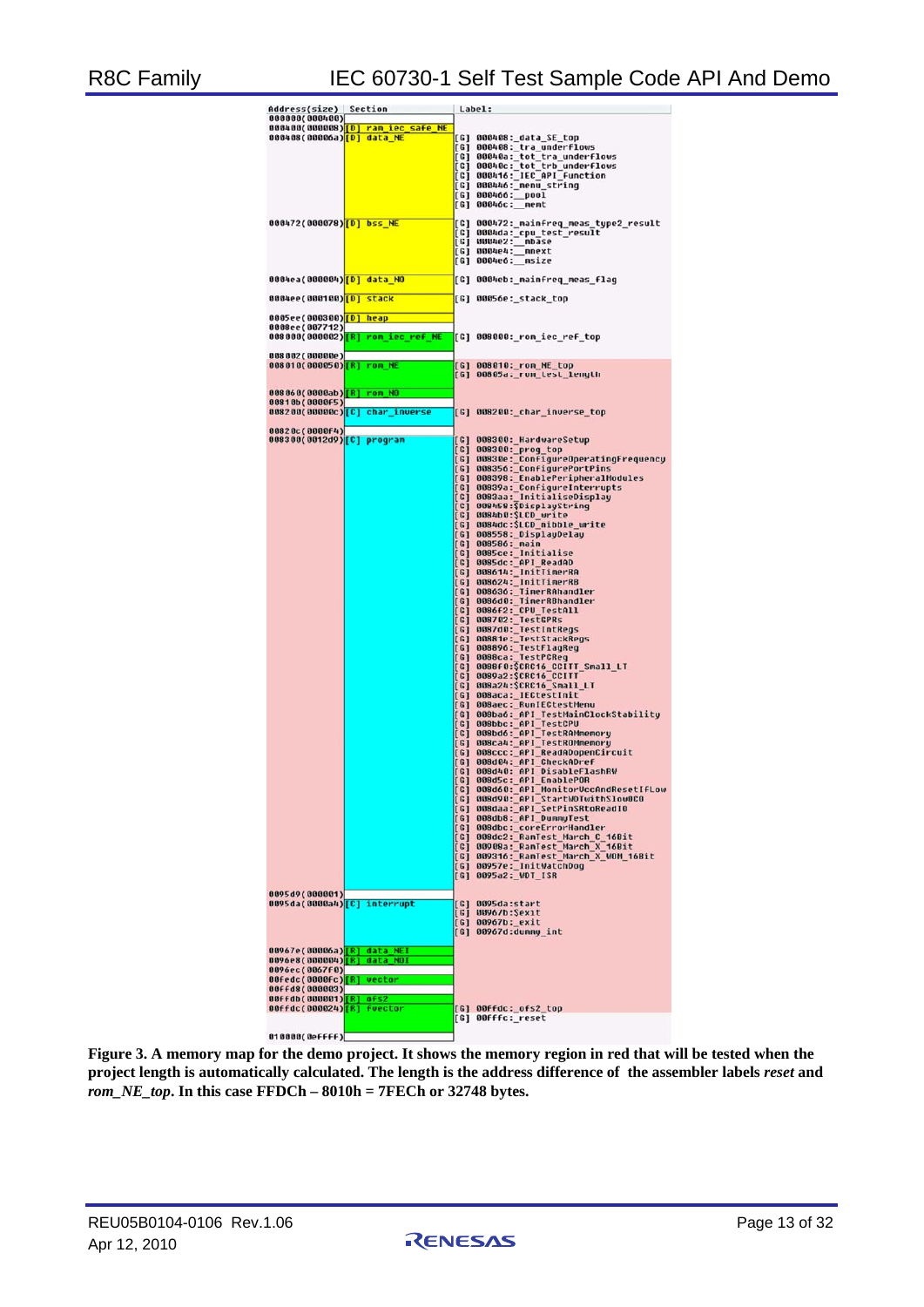# **API\_TestMainClockStability**

# **Test of CPU Clock**

The CPU clock speed is compared with a reference clock.

### **Format**

rslt\_t\_API\_TestMainClockStability(void);

#### **Return Values**

 $0 \cdot \Omega$ K

1: NOT OK.

#### **Properties**

Prototyped in file iec\_tests.c Implemented in file iec\_tests.h

#### **Resources used**

- Timer RA and Timer RA interrupt.
- Timer RB and Timer RB interrupt if method 2 is used.

#### **API execution time**

#### **Method 1**

21 ms typical, min 11 ms, max 31 ms.

#### **Method 2**

1.6 us.

The second method's implementation has the interrupts running continuously, so a result only needs to be 'polled'. The timers could be freed up completely between measurements. To do this, init timers A and B at the API call, and then modify the Timer RA interrupt to set a 'freq test finished' flag when the measurement is finished. The main application would later evaluate the result when the flag has been set. The execution time for this function would then increase with the time to call InitTimerRA() and InitTimerRB().

### **Comments**

The main clock on the RSKR8C35a test is based on the crystal X1. The sample code uses the RSK's 32.7 kHz on-board clock, or 'sub-clock', to check if the oscillator used as the CPU clock is out of range. The sub-clock is a separate oscillator and thus an independent time source.

Two methods are presented. To use a method, uncomment it's macro definition in *timeradc.h*. That is, to use method two, edit *timeradc.h* to be:

| //#define MEAS CPU CLOCK METHOD 1 |  |
|-----------------------------------|--|
| #define MEAS CPU CLOCK METHOD 2   |  |

Also set the percentage frequency deviation allowed, e.g.

#define PERCENT\_DEV\_ALLOWED 2

Note that the permitted clock deviation must take into consideration the instability of the used reference clock as well, in the sample code case sub-clock fC.

The mean measurement value must also be set. This will depend on the value of the Timer RA (and RB) reset values, and on the frequency of the clocks. This value can be calculated or measured empirically. See file *timeradc.h*. There is one for each method.

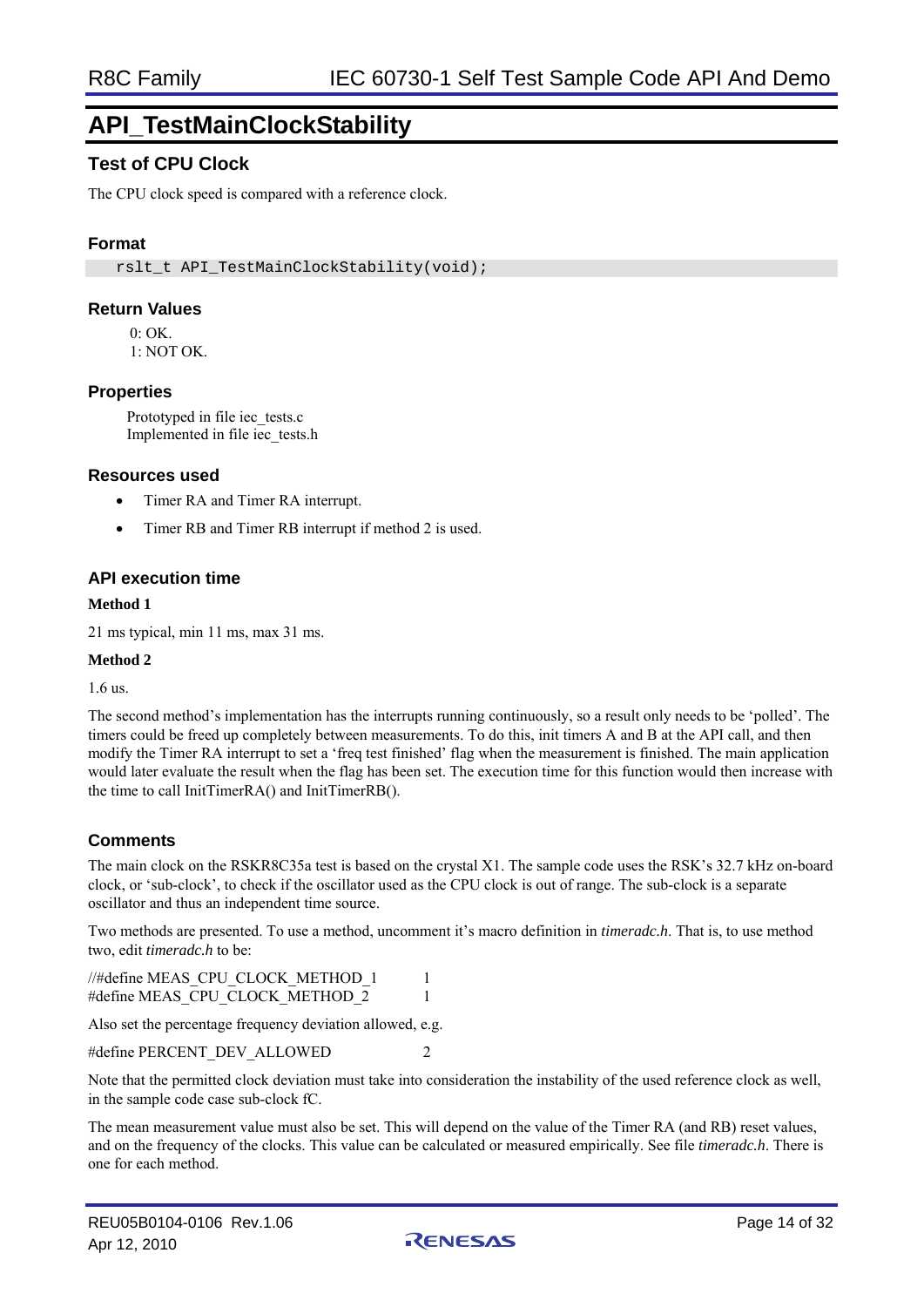#define CLOCK\_MEAS\_MEAN 0x0003670

Finally, the number of sample measurements to take, to average the measurement for method 2 is determined by

#define NR\_FMEAS\_SAMPLES 20

The higher the number, the more accurate the frequency measurement will be, and the more it will be averaged over time.

The minimum and maximum frequency measurement values will be calculated by the NC30 preprocessor.

#### **Using one timer**

In the sample code, Timer RA is clocked with the 32.7 kHz sub-clock and triggers an interrupt after 10 ms (can be changed, see below) and then toggles a flag. The measuring function increments in a loop as long as the flag is high. In the original sample code this is set to be for 10 ms (ten interrupt periods).

When taking a measurement, the MCU increments a counter during the whole measurement period, and so is completely occupied during the measurement time. This counting may not be disturbed. Therefore the interrupt flag register is saved and loaded with a value of one less than the TimerRA interrupt level, so only Timer RA may interrupt the measurement (except watchdog, reset and NMI interrupts). The counter is then compared with a constant reference value for pass/fail. The IPL is afterwards restored (normally this will be to 0).



#### **Figure 4. How frequency is checked using only one timer in the demo. The CPU is occupied during the test.**

The interrupt frequency and thus the length of time the MCU is occupied can easily be changed.

If Timer RA settings or NR\_FREQ\_MEAS\_TMR\_IRQS is changed, CLOCK\_MEAS\_MEAN and must be adjusted.

#### **Using two timers**

This method uses both Timer RA and Timer RB. Timer A is used to measure the number of Timer B cycles (interrupts) that have occurred between Timer A interrupts.

Using two timers alleviates the MCU from being occupied when the measurement is taken. The drawback is two timer resources are used with this method.

The source code builds a sum over several TimerRA periods (NR\_FMEAS\_SAMPLES) to increase accuracy.

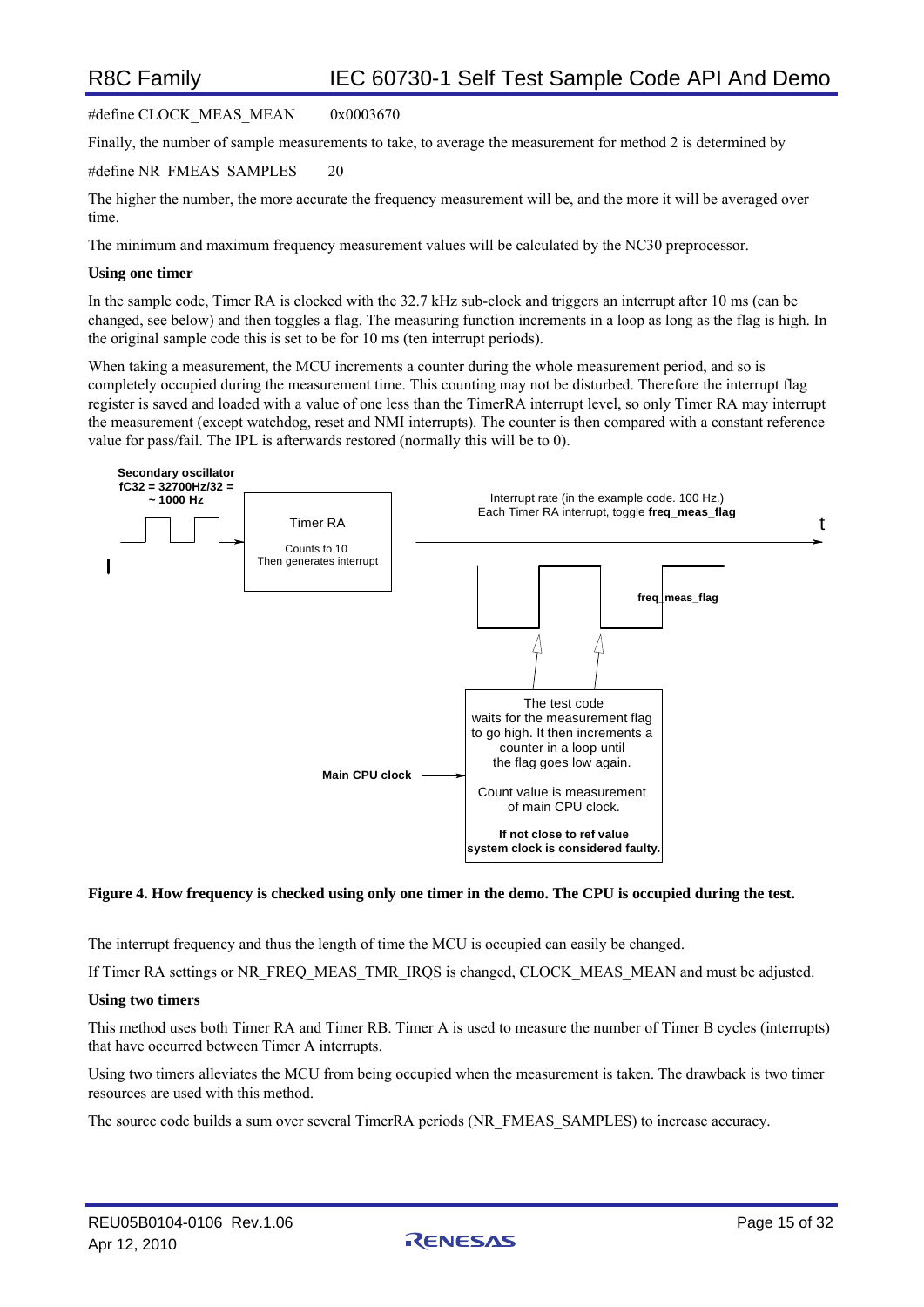

**Figure 5. Test of CPU clock frequency using two timers freeing up the MCU during frequency testing. A mean value over several TimerRA periods (NR\_FMEAS\_SAMPLES) is calculated to increase accuracy.** 

#### **Other ways to detect frequency deviation**

There are more ways to detect frequency deviation, such as using a port pin PWM signal over an RC filter & read voltage on the filter's slope. This will give a voltage slope vs. frequency.

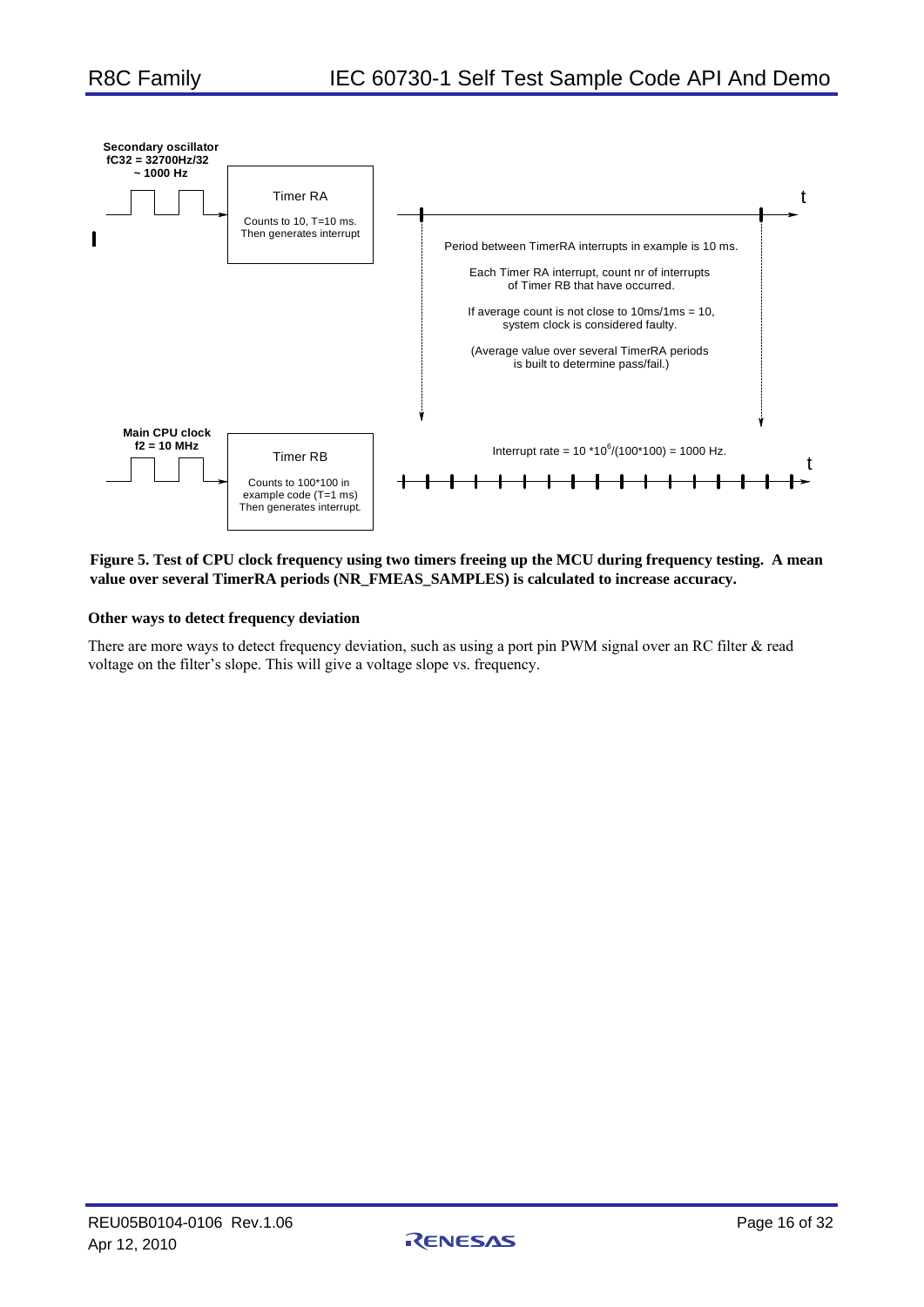# **API\_ReadADopenCircuit**

# **A-D Sensor Connection Check**

Tests whether a sensor is broken or disconnected.

### **Format**

rslt\_t\_API\_ReadADopenCircuit(void);

#### **Return Values**

 $0:$  OK.

1: NOT OK.

#### **Properties**

Prototyped in file iec\_tests.c Implemented in file iec\_tests.h

#### **Resources used**

- Watchdog Timer circuit.
- On Chip Oscillator

### **API execution time**

12.1 us.

#### **Comments**

This function checks if an A-D conversion value is out of bounds.

If the A-D channel input is pulled weakly high to Vcc (or low to ground) in parallel to the sensor, the A-D channel input voltage will be Vcc (or ground) if the sensor is disconnected. If this should occur, it can be detected by reading the AD input channel value and comparing it to a maximum (or minimum) allowable value. For this to work, the allowable range of the sensor may not extend up to Vcc if a pull-up resistor is used, or go all the way down to 0 V if the input is weekly pulled in parallel to 0 V.

To more quickly check if an A-D input is stuck at an extreme value, the A/D Open-Circuit Detection Assist Function is used as described in the HW manual 7(6). This Open-Circuit Detection Assist function reduces influence of a previously converted channel by charging the chopper amp capacitor to Vcc (or ground) before starting a conversion. When a sensor is selected by the A-D input selector, precharging the A-D input enables a faster check whether the value is out of the acceptable A-D sensor range.

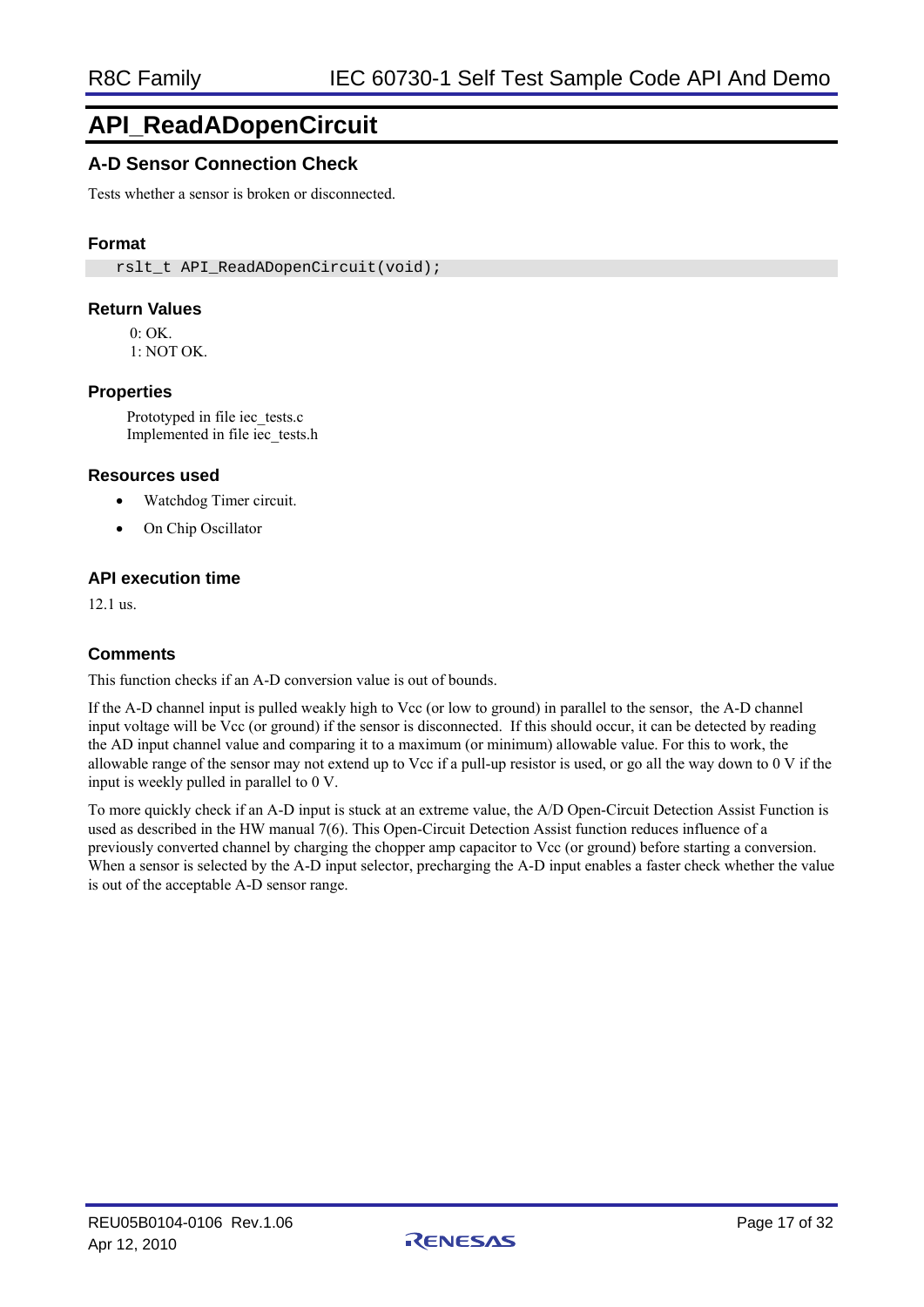

#### **Figure 6. The A/D Open-Circuit Detection Assist Function increases the speed of a 'sensor plausibility check' by pre-charging the A-D input before reading the conversion value. The sensor is then read and checked to be below the Vcc value (e.g. 3FF with 10 bits), signifying that the gage is still connected.**

NOTE: If this test, which precharges the A-D input, is run immediately prior to measuring a regular A-D reading, e.g. measuring the On-Chip Voltage Reference, the observed OCVREF value may be affected. Therefore, sufficient sampling time is necessary for the A/D conversion input timing.

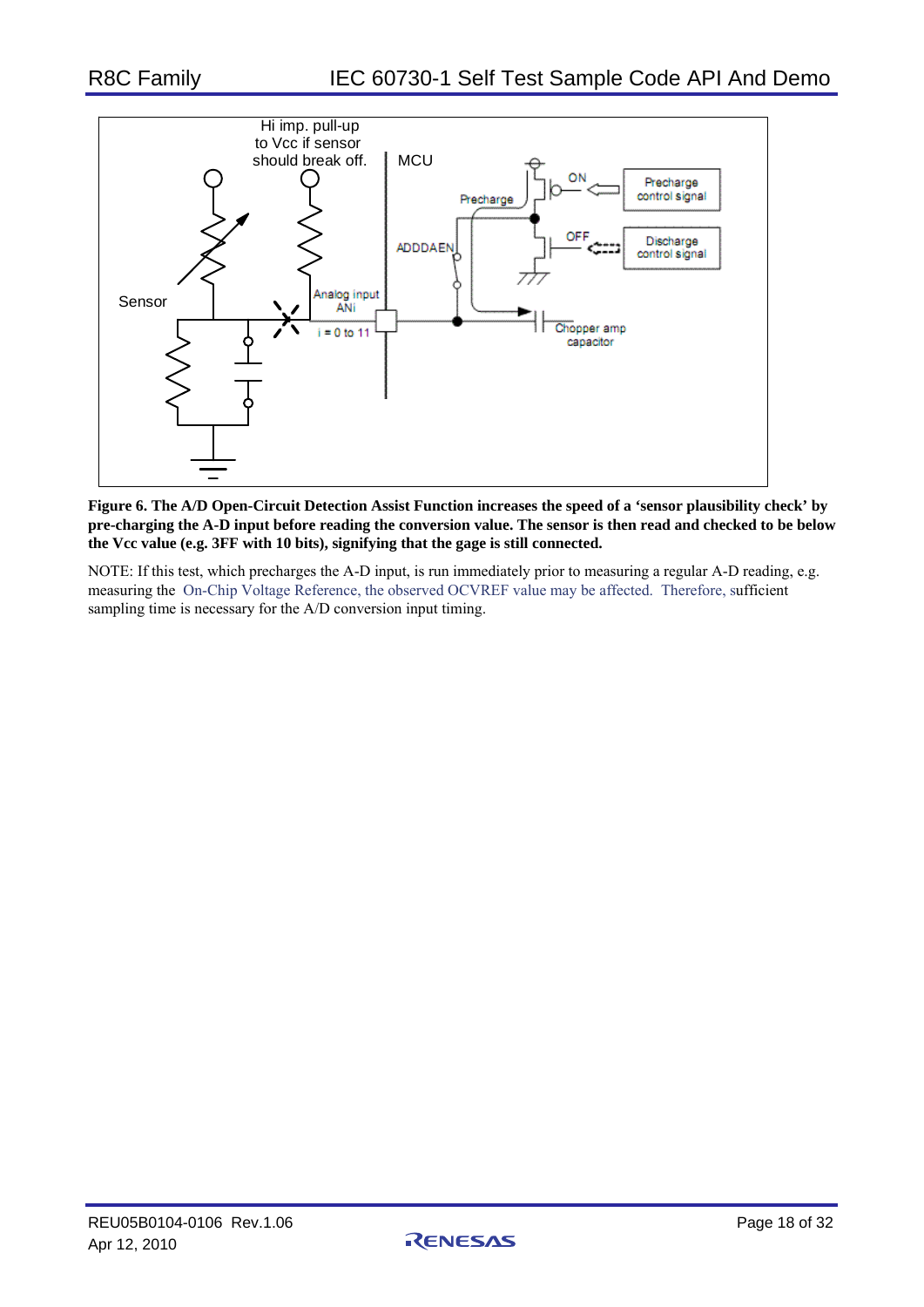# **API\_CheckAD**

### **Test of A-D reading using On-Chip Voltage Reference**

A fault in the A-D converter (or a variation in VREF) can be confirmed using the on-chip reference voltage.

This function tests that the A-D is functioning properly by connecting the R8C35 MCU On-Chip Voltage Reference to the A-D comparator and taking a measurement. Its value should be within an expected range defined in constant memory.

#### **Format**

rslt\_t\_API\_CheckADref(void);

#### **Return Values**

 $0 \cdot \text{OK}$ 1: NOT OK.

#### **Properties**

Prototyped in file iec\_tests.c Implemented in file iec\_tests.h

#### **Resources used**

• A-D converter. No regular AD channel is occupied, the reference is set apart from AN0-AN11.

#### **API execution time**

12.0 us.

### **Comments**

The test connects the On-Chip Voltage Reference to the A-D input and then does a conversion. The value input to the comparator is Vref and OCVREF. The test checks whether the A-D reading is within a range of the On-Chip Voltage Reference value of 1.34V. If the measurement is outside a range, the A-D unit is considered faulty. Of course, a bad value could also mean that Vref or OCVREF have changed, though this cannot be checked by the test, nor is it likely.

The A-D in the R8C/35a demo is clocked at 10 MHz (f1 / 2). This frequency is low enough for a VCC down to 3.0 V.

When measuring the OCVREF, φAD should be 4MHz or below. Use maximum A/D sampling time (see HW manual). This is the time for VIN electric potential to stabilized from 0V or Vcc to the value of OCVREF. In addition, a short delay must be added in the firmware immediately after the point where OCVREF is connected before reading the value to make sure that it has time to charge the AD input completely. That is, right after ADEX0 and OCVREFAN are set to one.

A/D conversion results may contain erroneous data due to possible variances in the internal power supply voltage during conversion. This is caused by the flash memory and A/D converter sharing the same power supply in the MCU. Countermeasure: Take an average of more than one conversion result. This is according to Technical Note TN-SH7- A719A/E.

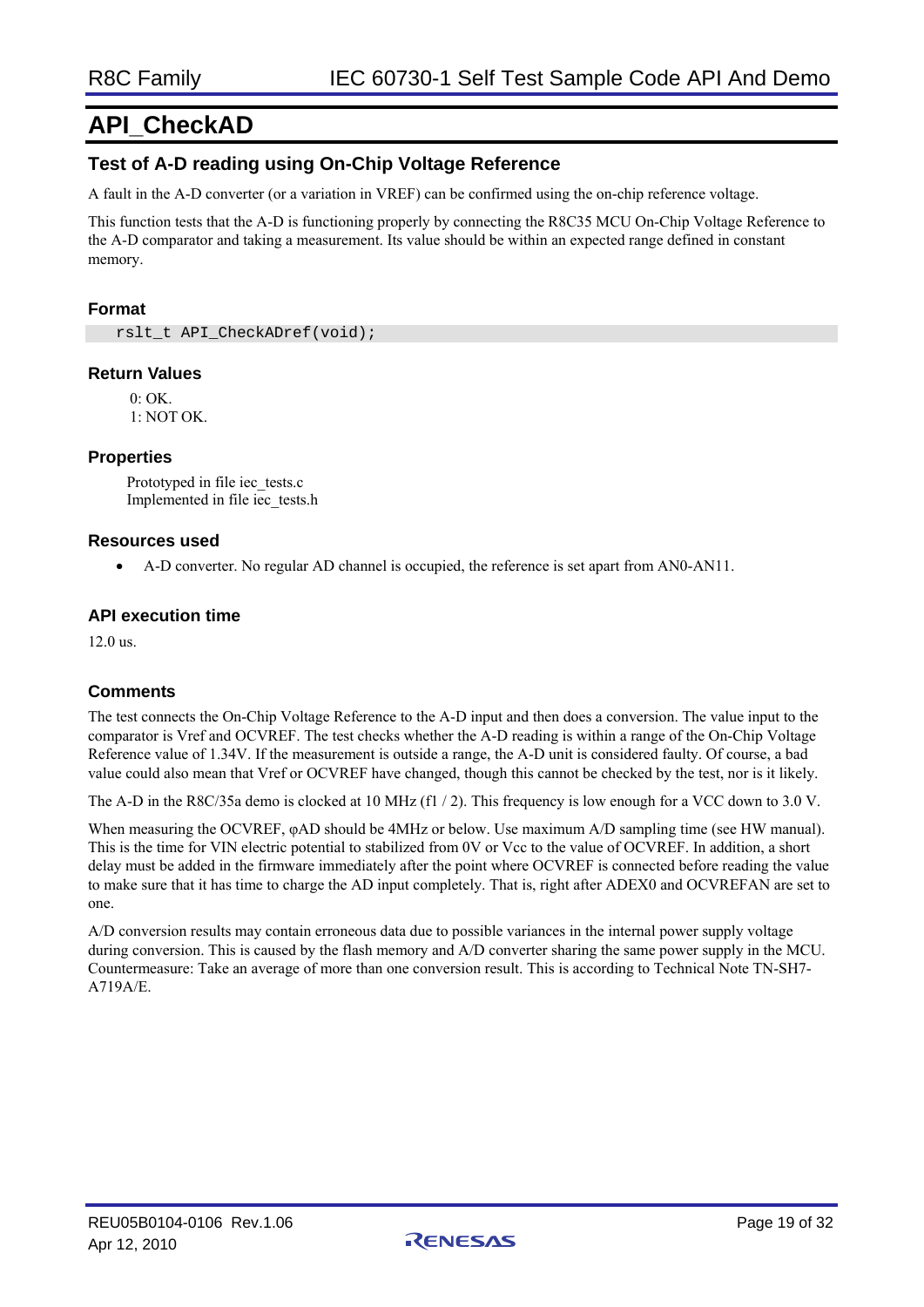

#### **Figure 7. The internal reference voltage Vref is measured. The read value is then checked against a memory reference range.**

The actual OCVREF value was measured to be 2.25 V with a of Vcc=5.11 V for the demo.

The ADEX0 bit in the ADCON1 register and the OCVREFAN bit in the OCVREFCR register select the on-chip reference voltage.

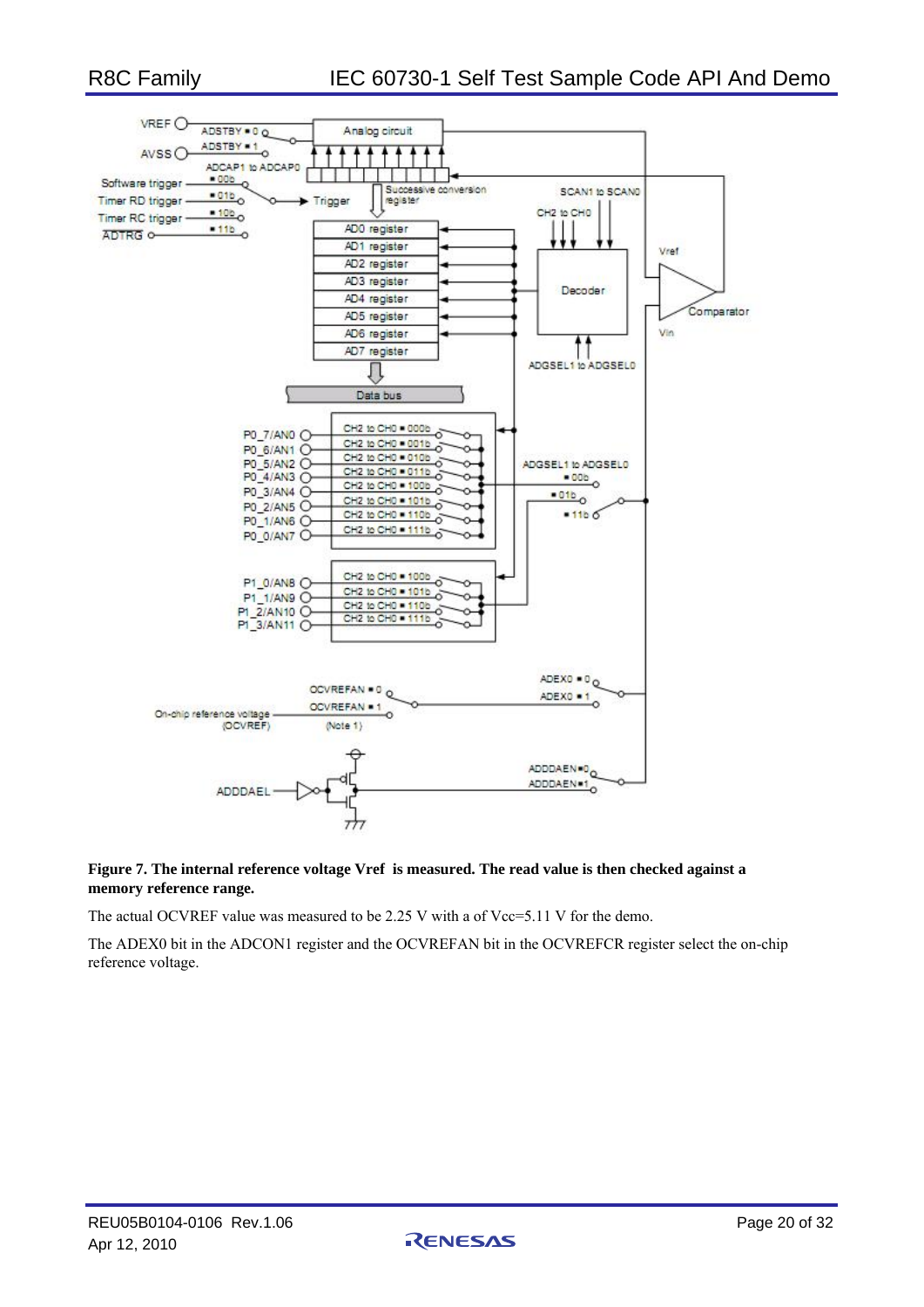# **API\_DisableFlashRW**

# **Protecting Flash Memory**

This function protects program and data flash memory from unintentional erases or writes.

### **Format**

rslt\_t\_API\_DisableFlashRW(void);

#### **Return Values**

0: OK. 1: NOT OK.

#### **Properties**

Prototyped in file iec\_tests.c Implemented in file iec\_tests.h

#### **Resources used**

**API execution time** 

4.8 us.

-

#### **Comments**

Out of reset, the erase and write operations on user program flash memory can be disabled by the FMR0 register. There are also individual lock bits with which to protect the data flash blocks. These are set by the OFS register.

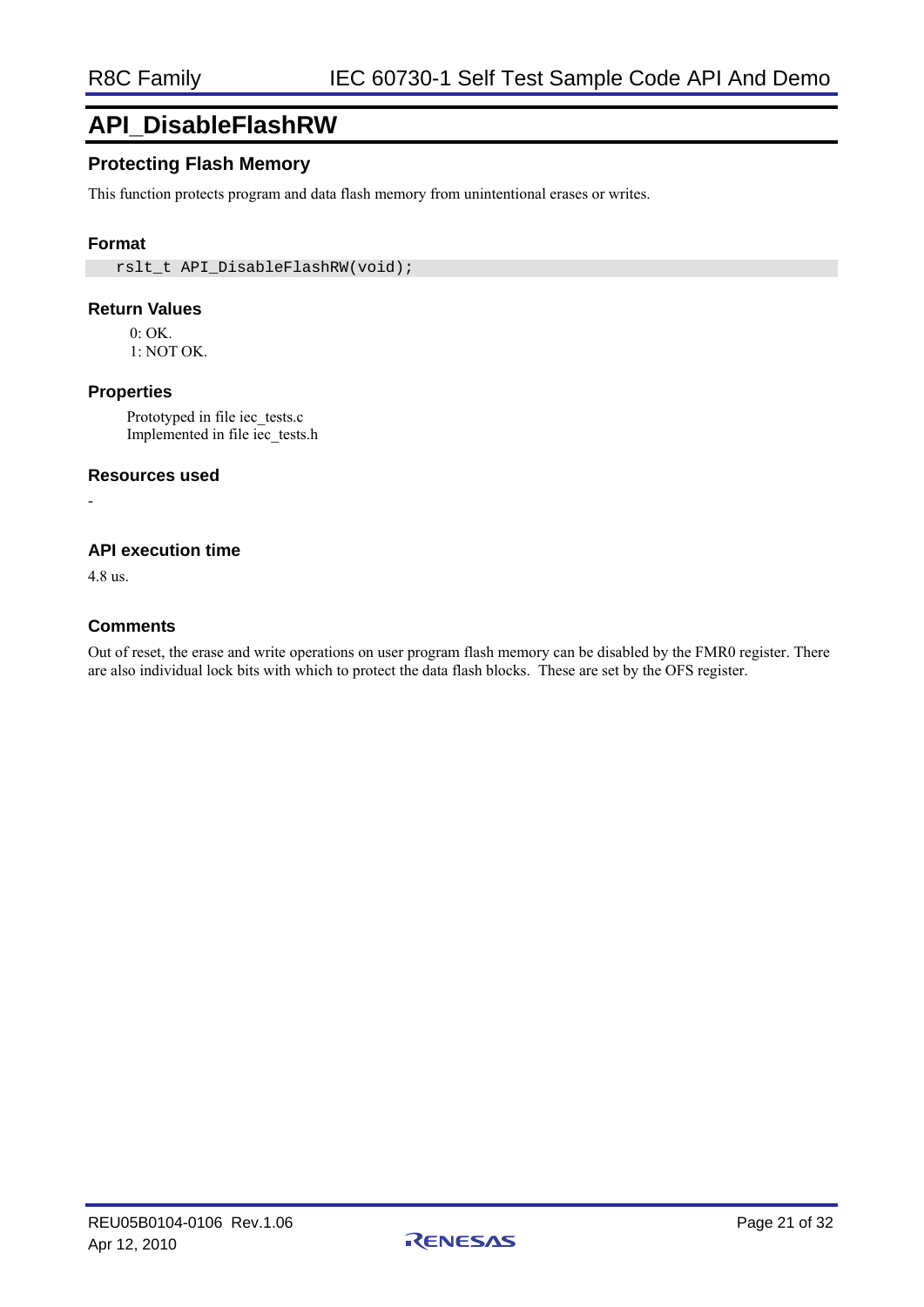# **API\_ReadPORresetVal**

# **Using the Built-in Power On Reset**

Starts up the MCU when Vcc rises up above Vdet0.

### **Format**

rslt\_t\_API\_ReadPORresetVal(void);

### **Return Values**

- 5: 3.80 V selected (Vdet0\_3).
- 4: 2.85 V selected (Vdet0\_2).
- 3: 2.35 V selected (Vdet0\_1).
- 2: 1.90 V selected (Vdet0\_0).
- 1: NOT OK.

### **Properties**

Prototyped in file iec\_tests.c Implemented in file iec\_tests.h

#### **Resources used**

• MCU reset circuit.

#### **API execution time**

9 CPU cycles. The function is simply an explanation on how to set up the MCU.

### **Comments**

Power On Reset is an MCU feature that starts up the MCU when Vcc rises up above Vdet0. Internal resets are made possible by using an external capacitor & diode, but without the need of an external IC.

If the /Reset pin is pulled high to VCC, of a value Vdet0 or above, the low-speed on-chip oscillator clock starts counting. When it counts to 8, the MCU enters the reset sequence. For R8C devices other than the R8C/35a, the voltage level needs to rise by at least trth mV/ms (Figure 8).

Do not use the .X30 file with HEW to program the device standalone as the OFSREG data is not included.

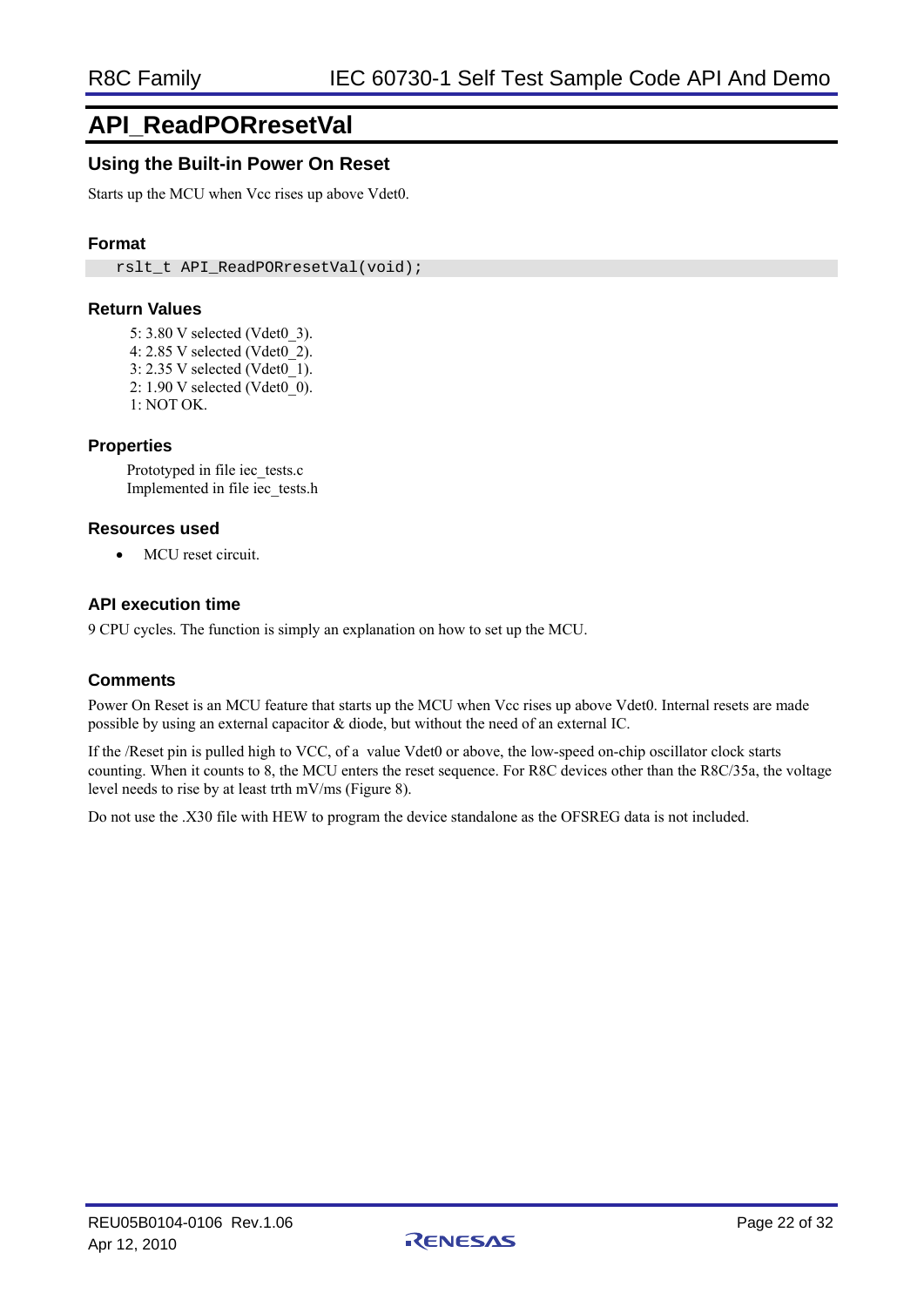

#### **Figure 8 shows the reset signal going low (active) for a rise above Vdet0**

To use this functionality, tie the /Reset pin to Vcc. A reset will then occur automatically when Vcc rises above Vdet0. All you need to do code-wise is set Vdet0 which may be chosen between: 3.80 V, 2.85 V, 2.35 V, and 1.90 V. The voltage level is set with the OFS-register. See the source code for comments on how to set this.

See application note in 7(5) for more details on Power On Reset.

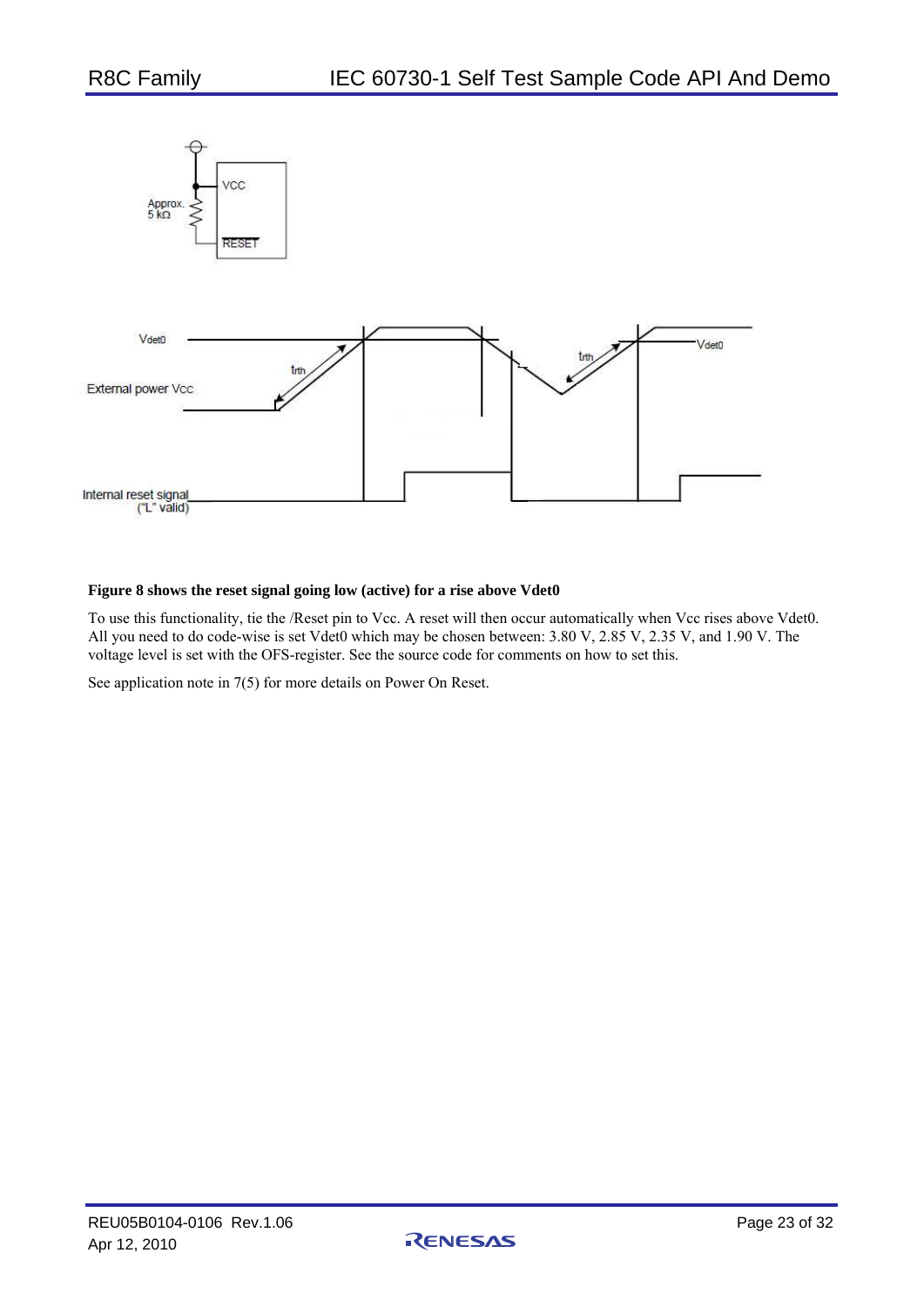# **API\_MonitorVccAndResetIfLow**

# **Monitor DC Power Supply Fluctuation**

Power on resets will occur when Vcc falls below Vdet0.

### **Format**

rslt\_t\_API\_MonitorVccAndResetIfLow(void);

#### **Return Values**

- 5: 3.80 V selected (Vdet0\_3).
- 4: 2.85 V selected (Vdet0\_2).
- 3: 2.35 V selected (Vdet0\_1).
- 2: 1.90 V selected (Vdet0\_0).
- 1: NOT OK.

#### **Properties**

Prototyped in file iec\_tests.c Implemented in file iec\_tests.h

#### **Resources used**

• Voltage Detection Circuit.

#### **API execution time**

7.0 us.

### **Protection**

This function has associated registers that are protected from unintentional writes by the MCU's protection function.

#### **Comments**

The demo includes a function to have the MCU reset when the voltage drops below Vdet0. This is called Voltage Monitor 0 Reset. Power on resets will occur when Vcc falls below Vdet0 if the LVDAS-bit "Voltage detection 0 circuit start bit" in the OFS-register is set to 0.

Figure 8 shows how the MCU will reset when external power drops below Vdet0.

See Application note in 7(5), *rej05b1023\_r8cap.pdf* for more details on Voltage Monitor 0 Reset.

Do not use the .X30 file with HEW to program the device standalone as the OFSREG data is not included.

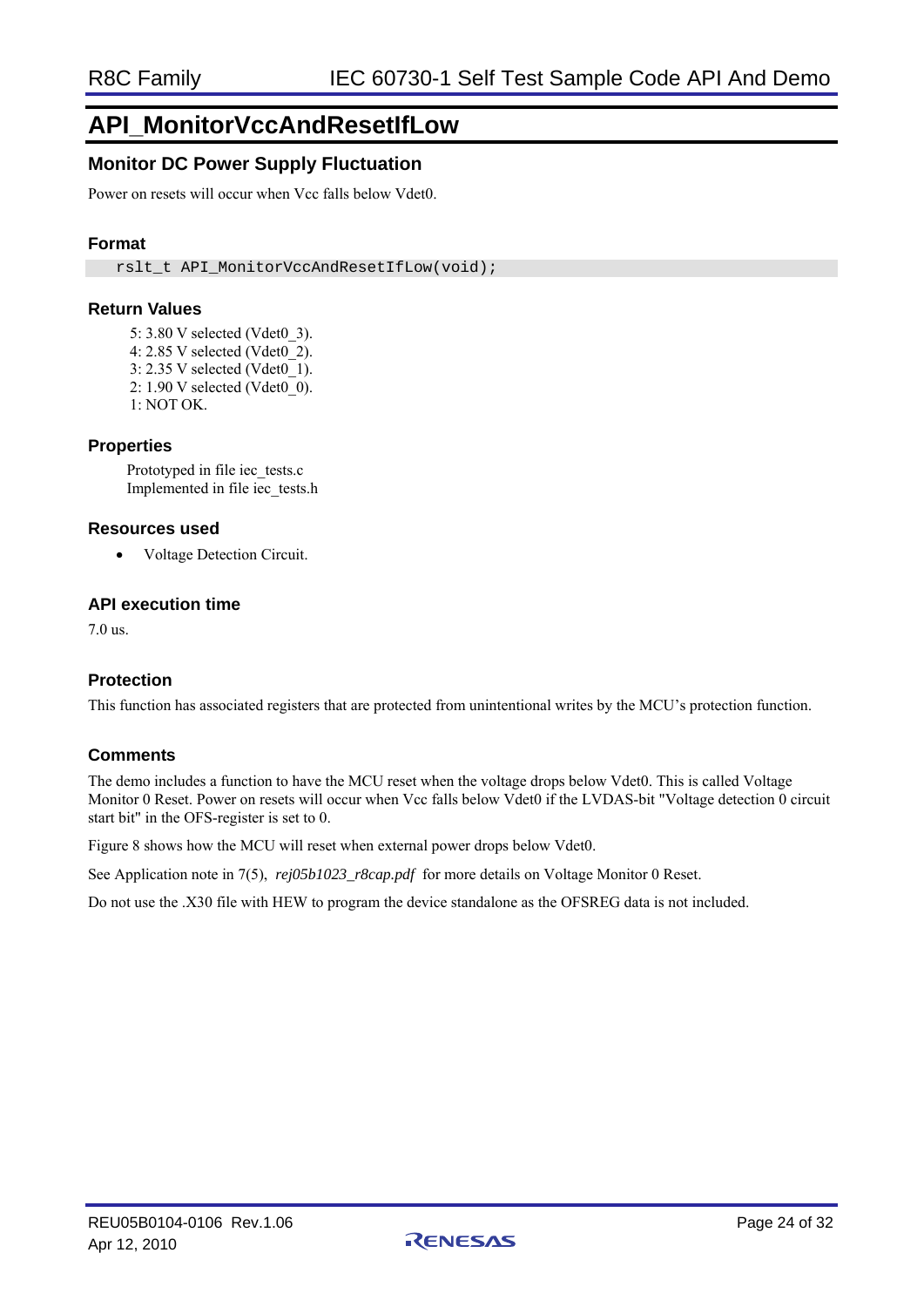# **API\_SetPinSRtoReadIO**

### **Detect actual voltage level of an IO pin.**

Set up the MCU to detect actual high or low voltage level of an IO pin.

### **Format**

rslt\_t\_API\_SetPinSRtoReadIO(void);

#### **Parameters**

None.

#### **Return Values**

 $0:$  OK. 1: NOT OK.

### **Properties**

Prototyped in file iec\_tests.c Implemented in file iec\_tests.h

#### **Resources used**

None

#### **API execution time**

3.4 us.

### **Comments**

This function sets up the MCU (currently only R8C/35a) to use the Output Level Detection function which detects the actual voltage high or low of an IO pin. The port status can be read regardless of direction mode.

To set up the MCU to read the actual IO pin voltage (1 or 0), set the PINSR (I/O Function Pin Select) register's IOINSEL bit to 1.

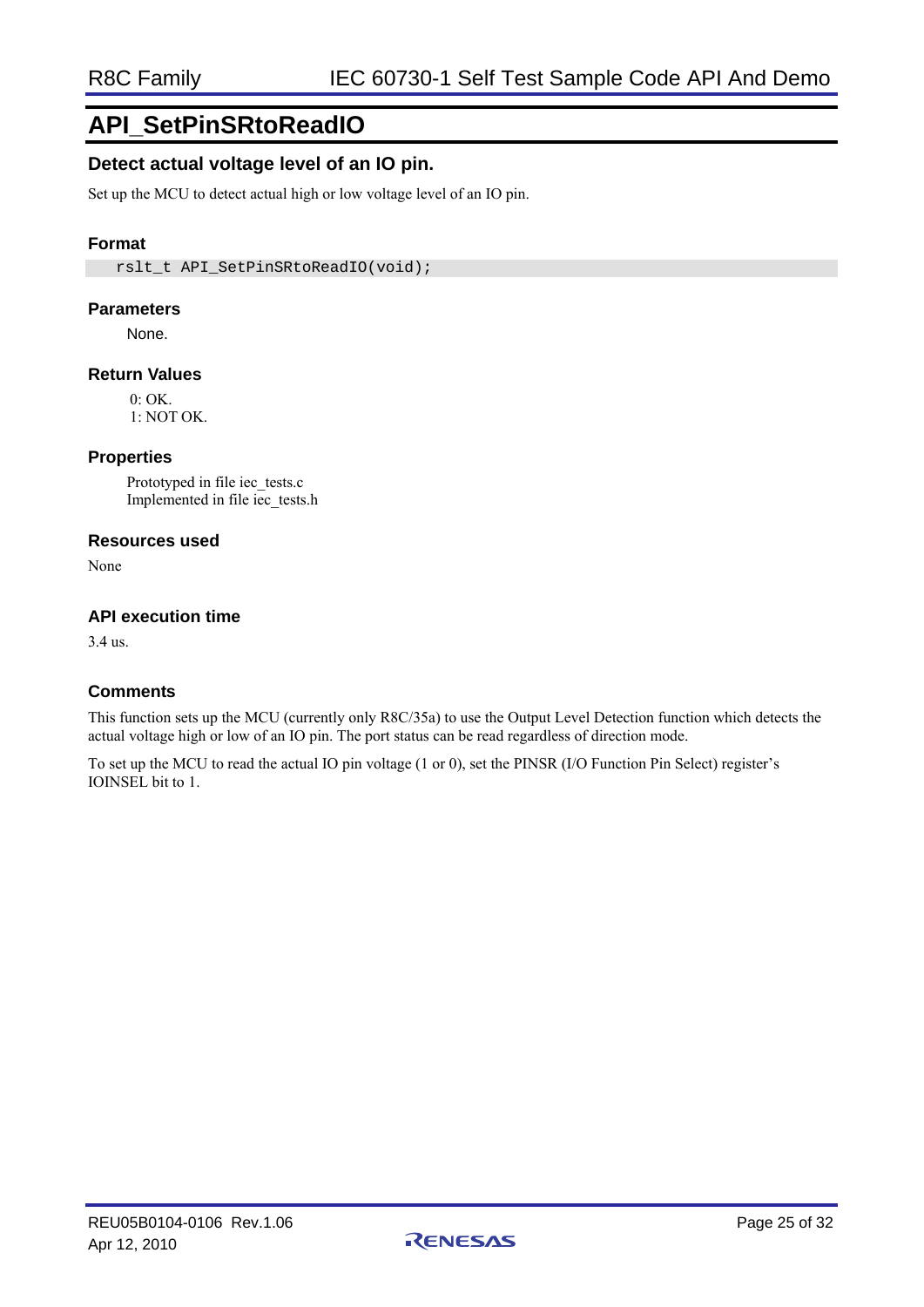# **API\_StartWDTwithSlowOCO**

# **Using the Watchdog**

The watchdog is typically used as 'Time Slot Monitor' and resets the MCU when its timer is not serviced regularly.

### **Format**

rslt\_t\_API\_StartWDTwithSlowOCO(void);

#### **Return Values**

 $0 \cdot \Omega$ K

1: NOT OK.

#### **Properties**

Prototyped in file iec\_tests.c Implemented in file iec\_tests.h

#### **Resources used**

- Watchdog Timer circuit.
- On Chip Oscillator

#### **API execution time**

9.2 us.

#### **Protection**

This function has associated registers that are protected from unintentional writes by the MCU's protection function. See chapter Register Protection.

#### **Comments**

The watchdog is typically used as the 'Time Slot Monitor' in the IEC standard.

Either of following can be selected to run the watchdog:

- Count starts automatically after a reset. This is determined by the OFSREG register.
- Count starts by writing to a watchdog register.

*Do not use the .X30 file with HEW to program the device standalone as the OFSREG data is not included* 

#### **Count Source Protection Mode**

The watchdog is used in Count Source Protection Mode Enabled. This means the watchdog will be clocked with the 125 kHz On-Chip Oscillator.

If the watchdog is initialized by writing to the wdts or wdtr register, the watchdog timer will reset the MCU if it's counter underflows. To avoid watchdog resets, the software must write to the watchdog timer to reset it regularly.

#### **Starting the watchdog**

The watchdog can be started in two ways.

- 1. Automatically at reset by setting the registers OFSREG and OFSREG2. Since the watchdog will start counting from reset, it must be refreshed earlier on as opposed to starting it manually as in 2.
- 2. From application source code. Start the watchdog by writing to the Watchdog Start or Reset register. By using this method the watchdog interrupt can be used instead of having the MCU reset. To use the

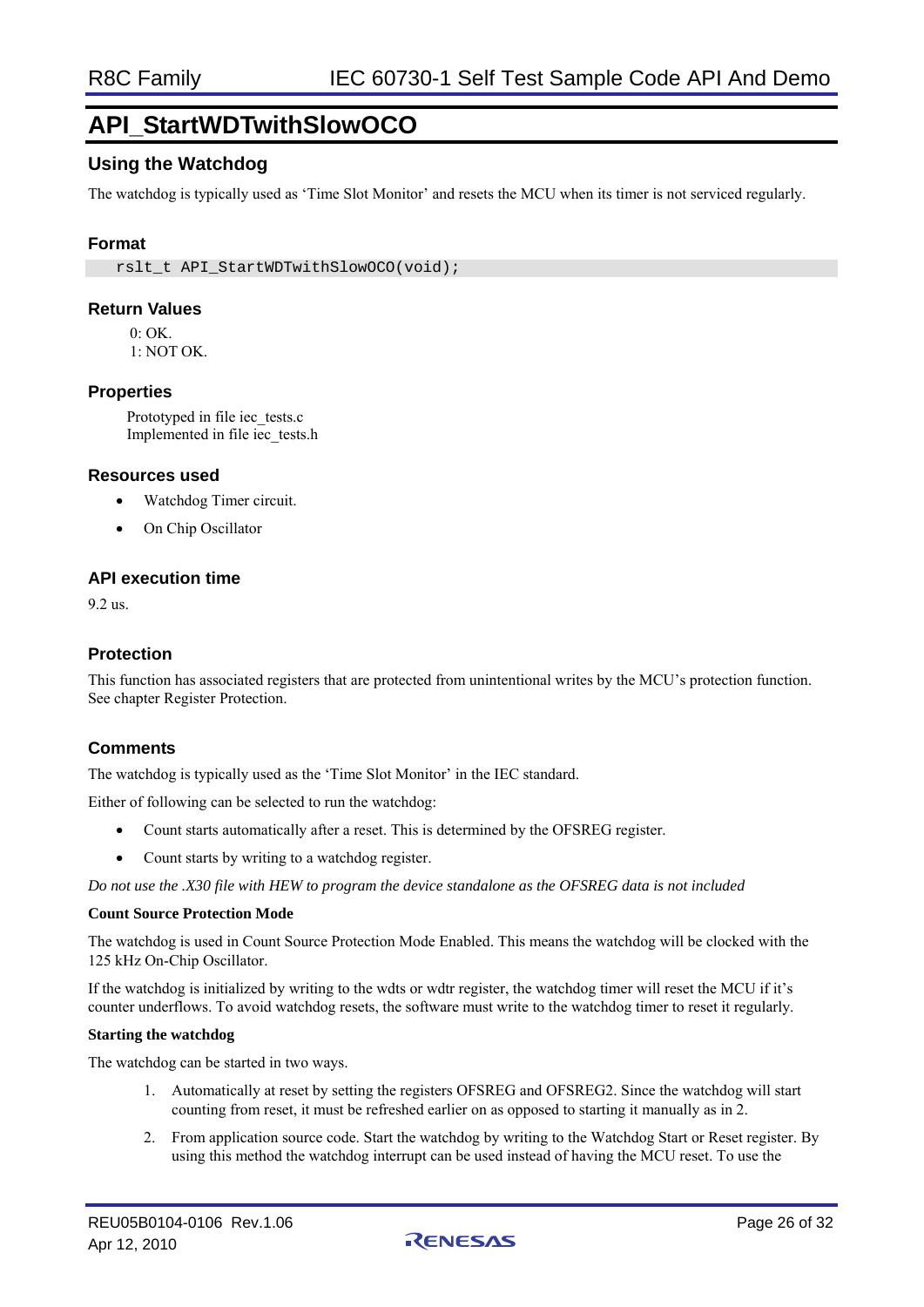watchdog start and refresh code already provided, define WDT to e.g. '1' from within HEW. This is easiest as it will be defined globally for all files and will enable watchdog refresh code.

In the example code a 100% write window is used, meaning the watchdog can be refreshed anytime in its count cycle. To have a 100% write cycle OFS2REG set the must be set to 0xFF. (It is 0 by default!) See the source code for how to set this register.

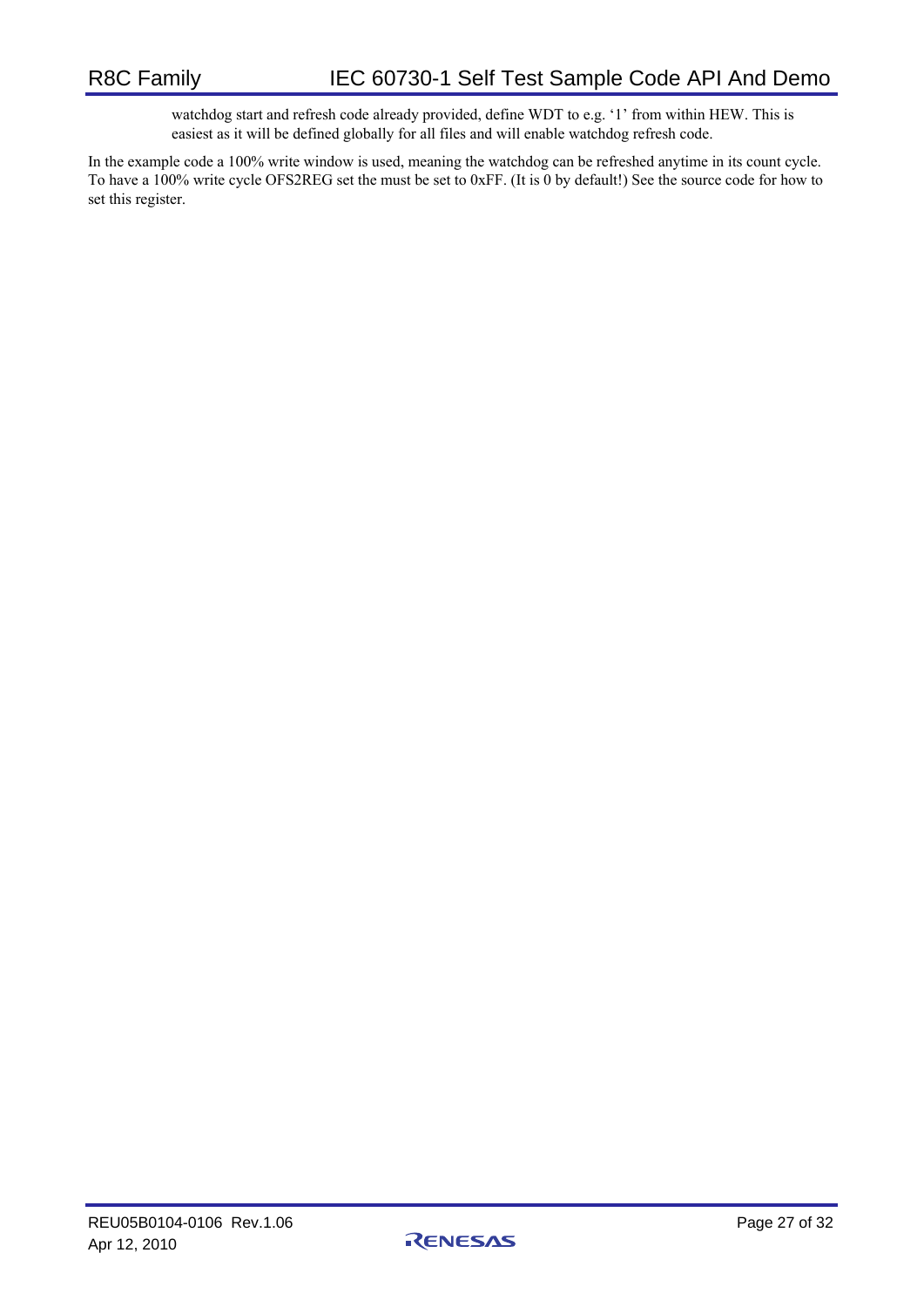# **(API\_TestWDT)**

### **User test of Watchdog**

This is not a part of resident test code. It is just a manual demo test function for developers to check whether the Watchdog is running

#### **Format**

rslt\_t\_API\_TestWDT(void);

#### **Return Values**

0: OK. Watchdog was not on. CPU RESET: Watchdog was running.

#### **Properties**

Prototyped in file iec\_tests.c Implemented in file iec\_tests.h

#### **Resources used**

- Watchdog Timer circuit.
- On Chip Oscillator

#### **API execution time**

NA

#### **Protection**

NA

#### **Comments**

 If the CPU resets. The function goes into a delay-loop, occupying the CPU. The watchdog is not serviced and so it will time out and reset the CPU if it is running.

# **6. More functions**

Other functions which are not explicitly part of Class B software testing requirements that can be added to testing are

# **7. References and Bibliography**

### **Other documents and presentations on testing according to IEC 60730.**

#### (1) **Renesas Guide to IEC 60730-1 with regards to integrated controls**

Written with the designers of products (e.g. white goods) in mind. A general investigation, guide, and condensation of the relevant parts of the standard for MCU-controlled class B products. Written by RTA.

#### (2) **Self Test Sample Code for Renesas Microcontroller Families. Application Note REG05B0016-0400.**

(3) **Walking, marching and galloping patterns for memory tests**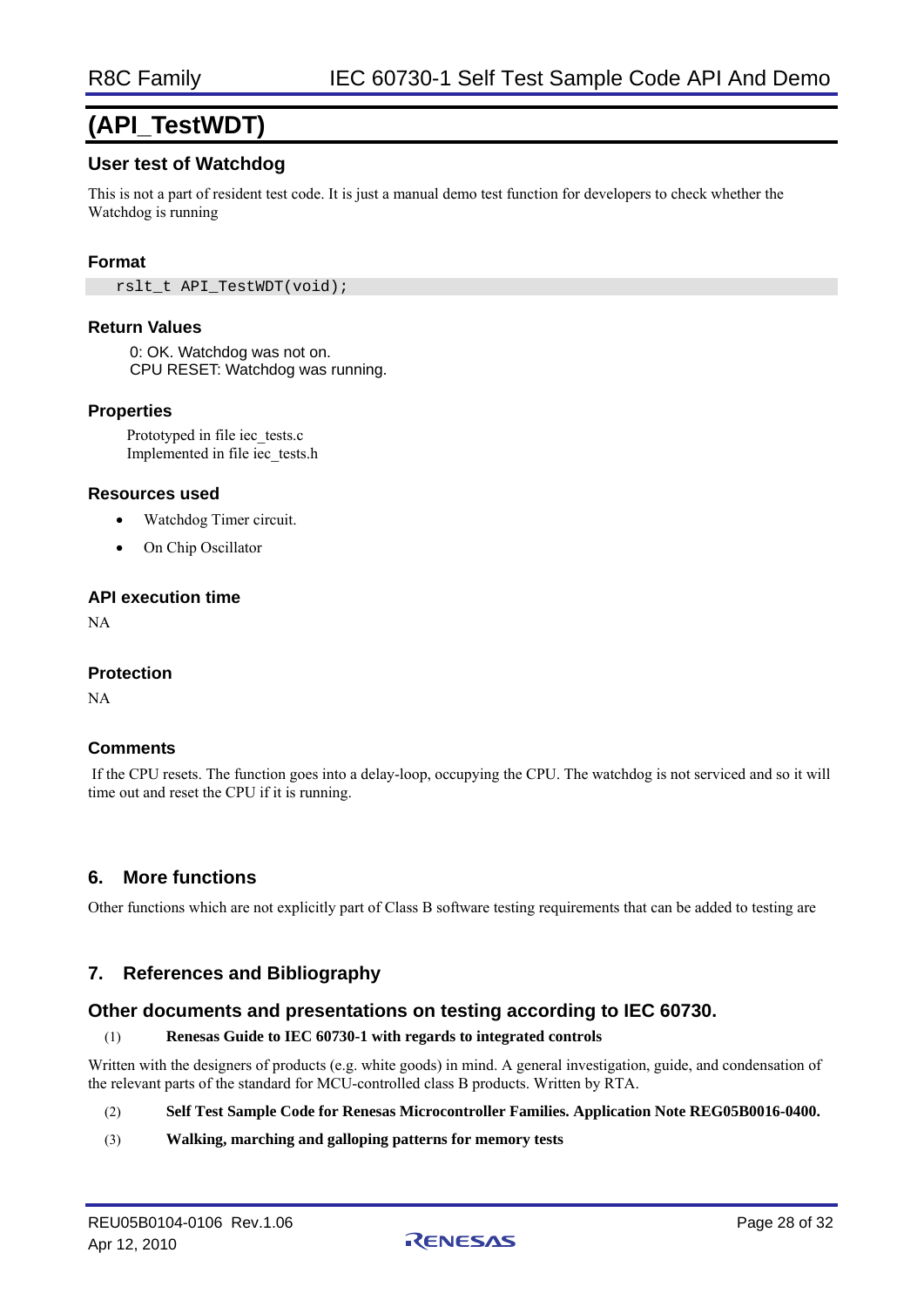RAM testing algorithms. Defines the fault types; Stuck-a-faults, Coupling faults, Transition faults etc. A term paper for ELEC 7250 submitted by Arvind Raghuraman.

#### (4) **March Test for Word oriented Memories**

A research paper on software marching tests. Another term paper for ELEC 7250 submitted by Arvind Raghuraman.

#### (5) **Power-On Reset Function and Voltage Monitor 0 Reset**

Renesas document REJ05B1023. This document contains voltage level diagrams and behavior for Vdet0.

#### (6) **The R8C/35A Group Hardware Manual**

The R8C/35A HW manual REJ09B0407-0010 was used when writing this document.

#### (7) **The IEC60730-1 standard**

The governing standard for the E.U.

Appendix H lists "requirements for electronic controls" and specifies measures for insuring compliance. This is the main section of interest for software tests. Of special interest for Renesas and white goods applications is software **Class B** which 'control functions intended to **prevent unsafe operation** of the controlled equipment'.

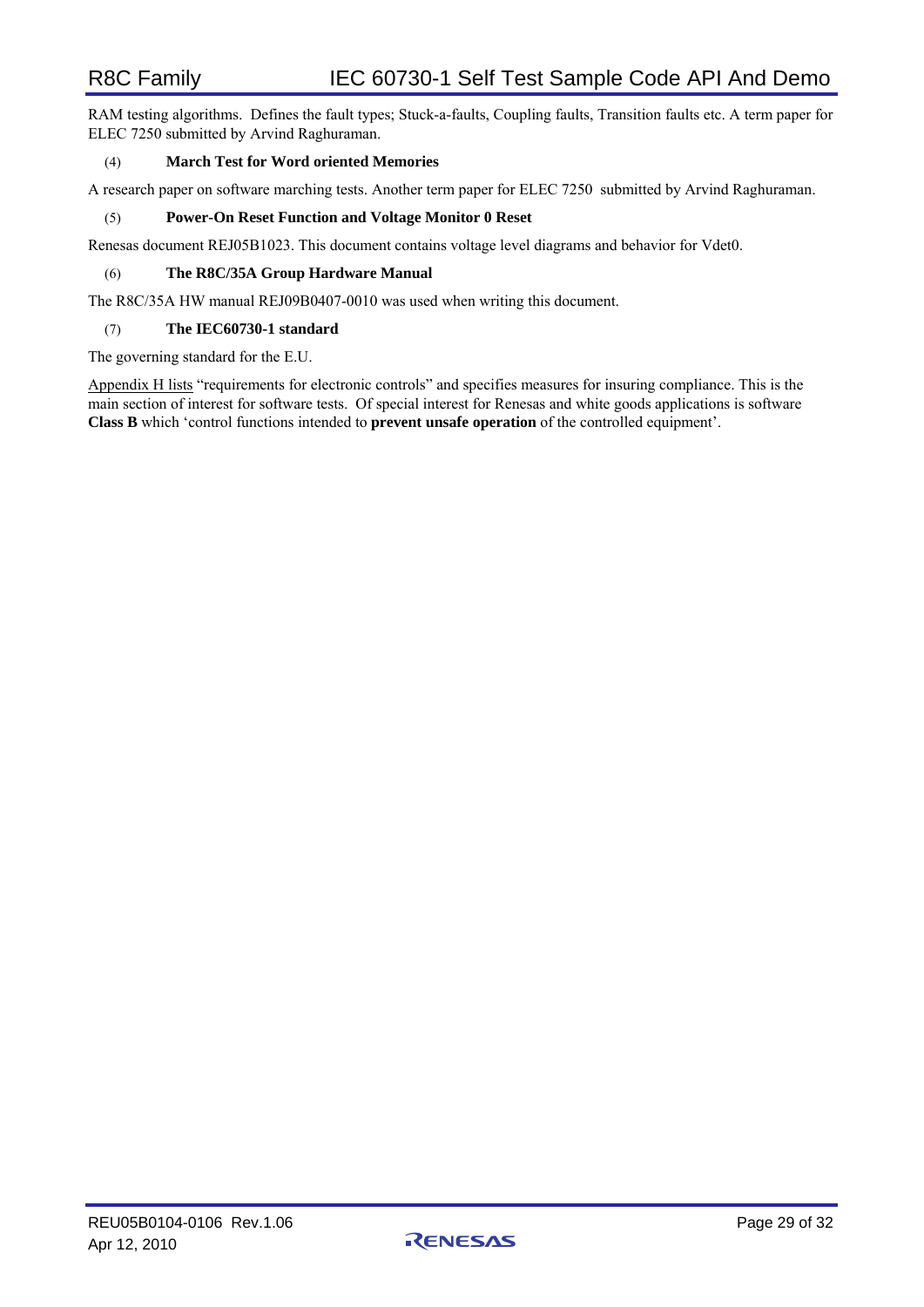# **Condensed version of table H.11.12.7 for Class B controllers**

| <b>Component</b>                                                | <b>Fault/error</b>                            | <b>Acceptable measures</b>                                                                           | <b>Definitions</b>        | <b>MCU</b><br><b>Impacted</b> |
|-----------------------------------------------------------------|-----------------------------------------------|------------------------------------------------------------------------------------------------------|---------------------------|-------------------------------|
| 1. CPU                                                          |                                               |                                                                                                      |                           |                               |
| 1.1 Registers                                                   | Stuck at                                      | Functional test, or                                                                                  | H.2.16.5                  | <b>YES</b>                    |
|                                                                 |                                               | periodic self-test using either:                                                                     | H.2.16.6                  | <b>YES</b>                    |
|                                                                 |                                               | static memory test, or                                                                               | H.2.19.6                  | <b>YES</b>                    |
|                                                                 |                                               | - word protection with single bit redundancy                                                         | H.2.19.8.2                | <b>YES</b>                    |
| 1.3 Programme counter                                           | Stuck at                                      | Functional test, or                                                                                  | H.2.16.5                  | <b>YES</b>                    |
|                                                                 |                                               | periodic self-test, or                                                                               | H.2.16.6                  | <b>YES</b>                    |
|                                                                 |                                               | independant time slot monitoring, or                                                                 | H.2.16.5                  | <b>YES</b>                    |
|                                                                 |                                               | logical monitoring of the programme sequence                                                         | H <sub>2.18.10.2</sub>    | <b>YES</b>                    |
| 2. Interrupt handling                                           | No interrupt or                               |                                                                                                      |                           |                               |
| & execution                                                     | too frequent interrupt                        | Functional test, or                                                                                  | H.2.16.5                  | <b>YES</b>                    |
|                                                                 |                                               | time-slot monitoring                                                                                 | H.2.16.5                  | <b>YES</b>                    |
| 3. Clock                                                        | Wrong frequency                               | Functional test, or                                                                                  | H.2.18.10.1               | <b>YES</b>                    |
|                                                                 |                                               | time-slot monitoring                                                                                 | H.2.18.10.4               | <b>YES</b>                    |
| 4. Memory                                                       |                                               |                                                                                                      |                           |                               |
| 4.1 Invariable Memory                                           | All single bit faults                         | Periodic modified checksum; or mutliple checksum<br>or word protection with single bit redundancy    | H.2.19.3.1                | <b>YES</b>                    |
|                                                                 |                                               | mutliple checksum, or                                                                                | H.2.19.3.2                | <b>YES</b>                    |
|                                                                 |                                               | or word protection with single bit redundancy                                                        |                           |                               |
|                                                                 |                                               | word protection with single bit redundancy                                                           | H.2.19.8.2                | <b>YES</b>                    |
| 4.2 Variable Memory                                             | DC fault                                      | Periodic static memory test, or word protection with<br>single bit redundancy                        | H.2.19.6                  | <b>YES</b>                    |
|                                                                 |                                               | word protection with single bit redundancy                                                           | H.2.19.8.2                | <b>YES</b>                    |
| 4.3 Addressing<br>(relevant to variable<br>& invariable memory) | Stuck at                                      | word protection with single bit redundancy<br>including the address                                  | H.2.19.18.2               | <b>YES</b>                    |
| 5. Internal data path                                           | Stuck at                                      | word protection with single bit redundancy                                                           | H.2.19.18.2               | <b>YES</b>                    |
|                                                                 |                                               | word protection with single bit redundancy                                                           |                           |                               |
| 5.2 Addressing                                                  | Wrong address                                 | including the address                                                                                | H.2.19.18.2               | <b>YES</b>                    |
| 6. External communication                                       | Hamming distance 3                            | word protection with multi-bit redundancy, or                                                        | H.2.19.18.1               | <b>NO</b>                     |
|                                                                 |                                               | CRC - single word, or                                                                                | H.2.19.4.1                | <b>NO</b>                     |
|                                                                 |                                               | transfer redundancy, or                                                                              | H.2.18.2.2                | <b>NO</b>                     |
|                                                                 |                                               | protocol test                                                                                        | H.2.18.14                 | <b>NO</b>                     |
| 6.3 Timing                                                      | Wrong point in time                           | Time slot monitoring, or                                                                             | H.2.18.10.4               | <b>NO</b>                     |
|                                                                 |                                               | scheduled transmission                                                                               | H.2.18.18                 | <b>NO</b>                     |
|                                                                 |                                               | Time slot and logical monitoring, or<br>comparison of redundant communication<br>channels by euther: | H <sub>2.2</sub> .18.10.3 | <b>NO</b>                     |
|                                                                 |                                               | - Reciproque comparison                                                                              | H.2.18.15                 | <b>NO</b>                     |
|                                                                 |                                               | - Independant hardware comparator                                                                    | H.2.18.3                  | <b>NO</b>                     |
|                                                                 | Wrong sequence                                | logical monitoring, or                                                                               | H.2.18.10.2               | <b>NO</b>                     |
|                                                                 |                                               | Time slot monitoring, or                                                                             | H.2.18.10.4               | <b>NO</b>                     |
|                                                                 |                                               | scheduled transmission                                                                               | H.2.18.18                 | <b>NO</b>                     |
| 7. Input/output periphery                                       | <b>Faults conditions</b><br>specified in H.27 | Plausibility check                                                                                   | H.2.18.13                 | <b>YES</b>                    |
| 7.2 Analog I/O                                                  |                                               |                                                                                                      |                           |                               |
| 7.2.1 A/D & D/A convertor                                       | <b>Faults conditions</b><br>specified in H.27 | Plausibility check                                                                                   | H.2.18.13                 | <b>YES</b>                    |
| 7.2.2 Analog MUX                                                | Wrong addressing                              | Plausibility check                                                                                   | H.2.18.13                 | <b>YES</b>                    |

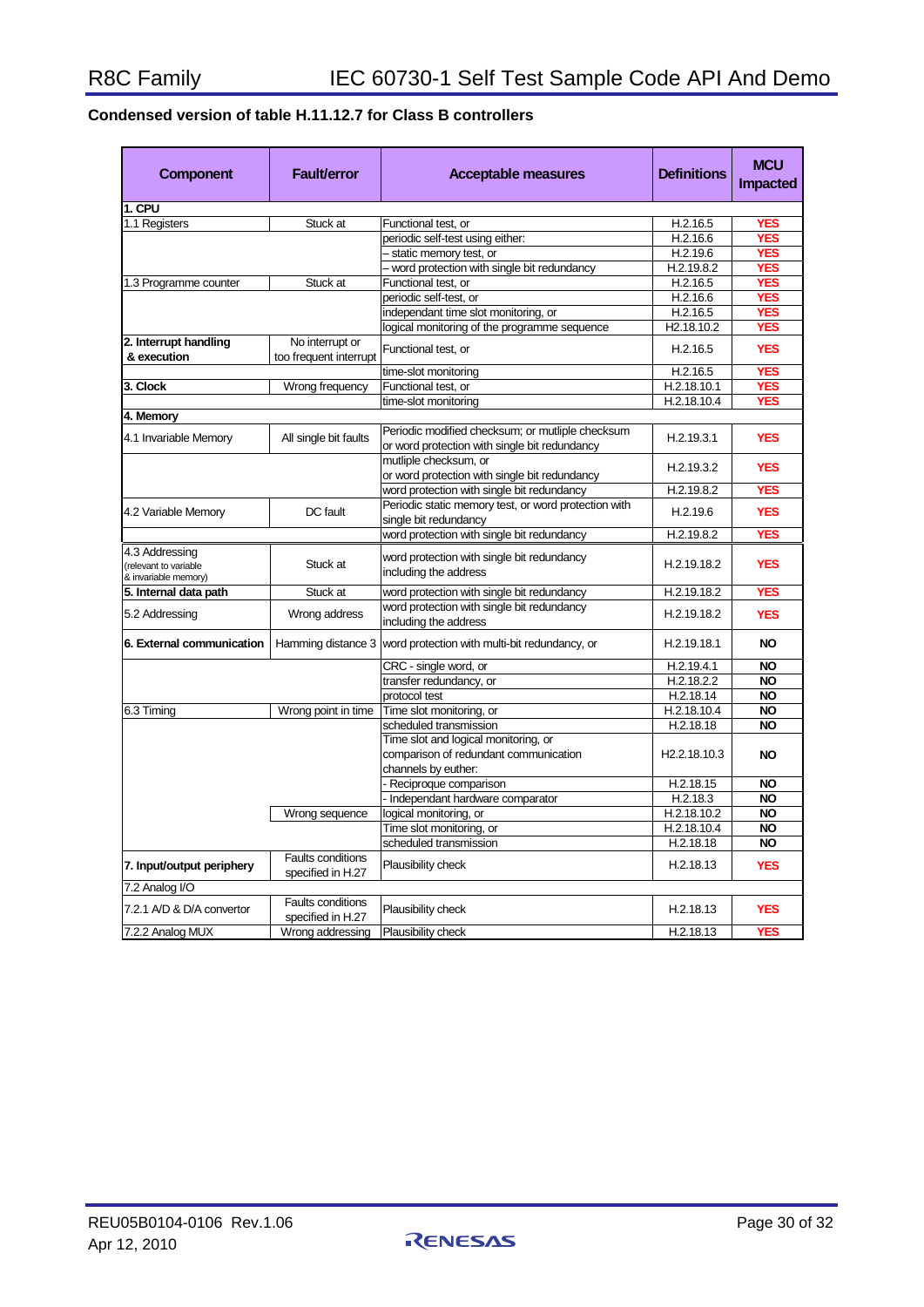#### **Comments**.

2. To test that periodical interrupts occur as designed, a counter in each ISR can be incremented when an interrupt occurs. For example, if the Serial Peripheral Interface (SPI) is configured to generate an interrupt every 10 ms, the SPI should generate at least 10 interrupts in 100 ms. This counter can then be verified by the another timer interrupt, for example the same interrupt as used in the frequency test.

4.3 and 5 do not contain the wording "memory test". Item 4.3 concerns the RAM & Flash/ROM. It is possible to detect the "stuck at" fault by the self-test software if the routines are called periodically and after reset. Item 5 concerns the internal data path. Any errors are detected by the use of internal independent Watch Dog Timer. If there are any errors or faults in the addressing of the internal bus the program will not run correctly. The WDT is the right HW module to detect such errors.

6. External comm. Protocol test: This could be a function reading a static memory area being written to by an interrupt. The function would clear the data before exiting.

The Interrupt test implements the independent time slot monitoring H.2.18.10.4 defined by the IEC 60730 standard. It checks whether the number of interrupts that occurred is within the predefined range. The goal of the Interrupt test is to verify that interrupts occur regularly. The Interrupt test function can be invoked at specified time intervals. It is triggered by a timer or line frequency interrupt to monitor and verify the interrupt operation.

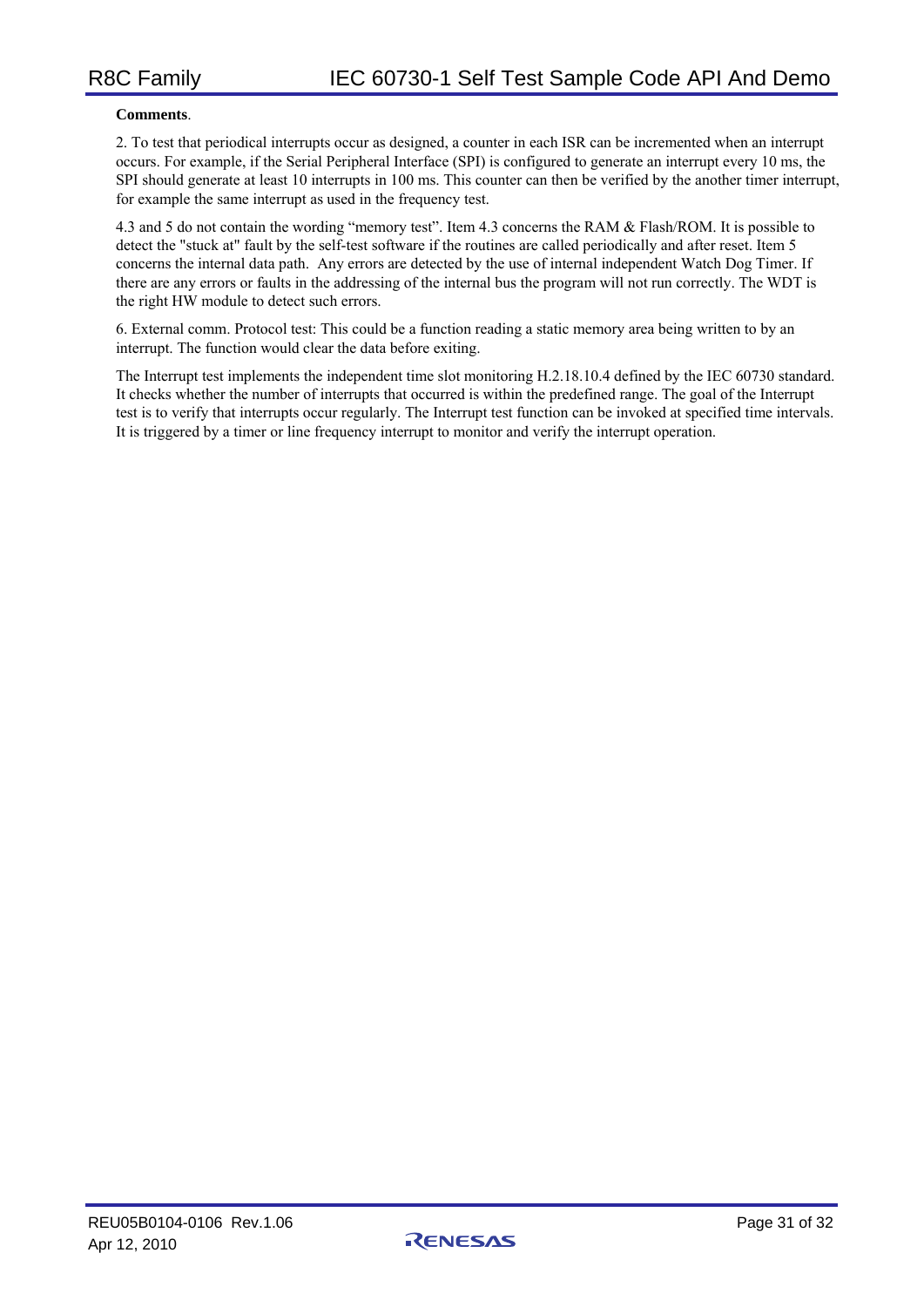# **Website and Support**

Renesas Electronics Website http://www.renesas.com

Inquiries

http://www.renesas.com/inquiry

All trademarks and registered trademarks are the property of their respective owners.

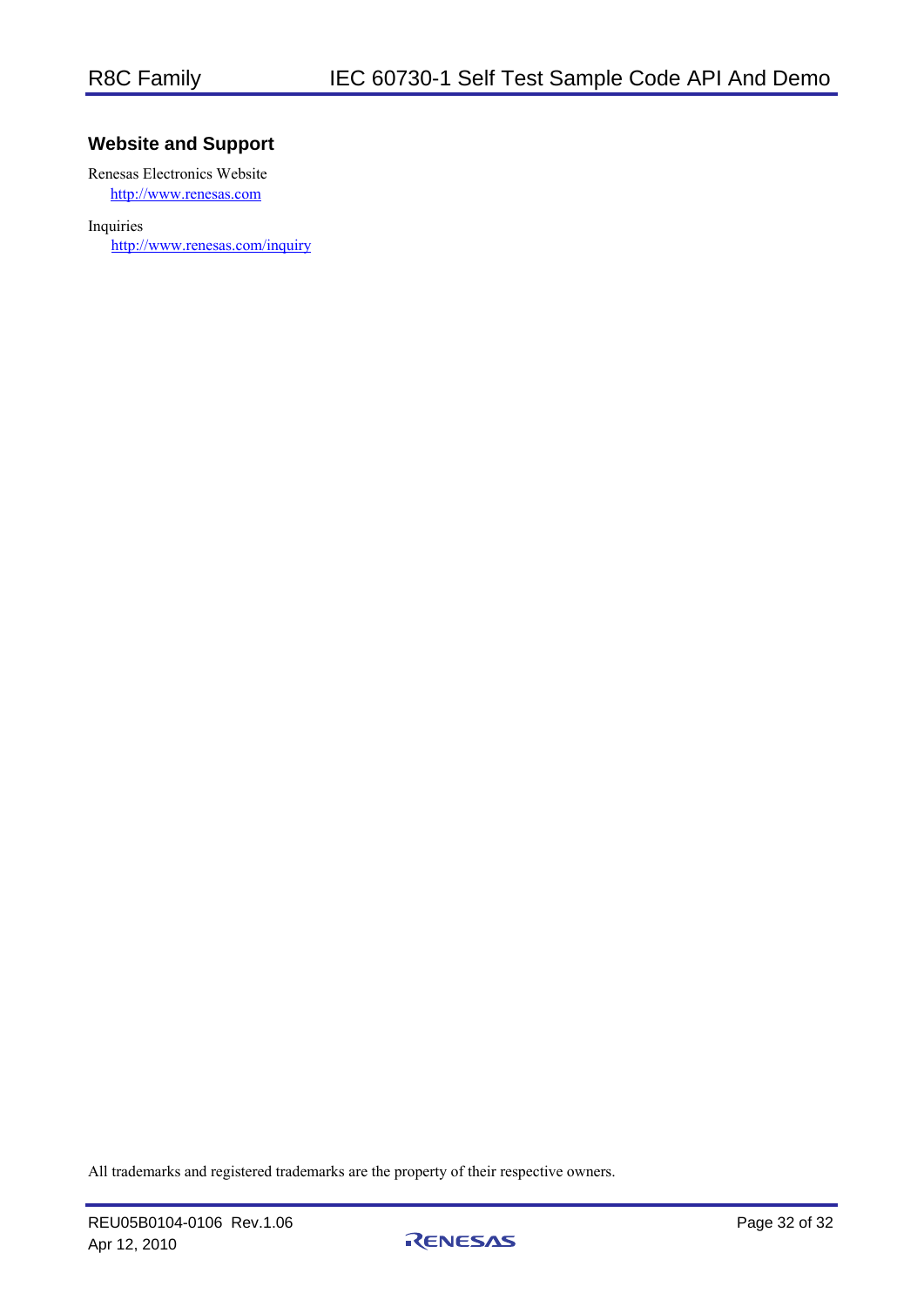# **Revision Record**

|      |            | <b>Comments</b> |                                                                                                                    |
|------|------------|-----------------|--------------------------------------------------------------------------------------------------------------------|
| Rev. | Date       | Page            | Summary                                                                                                            |
| 0.90 | Aug 29 '08 |                 | First edition for review.                                                                                          |
| 0.94 | Sep 14 '08 |                 | After review FP.                                                                                                   |
| 0.95 | Sep 16 '08 |                 | Before group review RTA.                                                                                           |
| 0.98 | Oct 2 '08  |                 | Changes according to review Sep 19.                                                                                |
| 1.00 | Oct 10 '08 |                 | Official release.                                                                                                  |
| 1.03 | Mar 20 '09 |                 | Changes as per RSO feedback for RTE's core tests.                                                                  |
| 1.04 | Apr 2 '09  |                 | Changes for GSCE (A4, doc number added)                                                                            |
| 1.05 | Jun 5 '09  |                 | Omitted all Hi-speed OCO references. Refer back to 1.04<br>workspace and application note when OCO is re-released. |
| 1.06 | Apr 12 '10 |                 | API TestRamUserStack and API TestWDT sections added.<br>Chapter 3 tables also changed to include this API.         |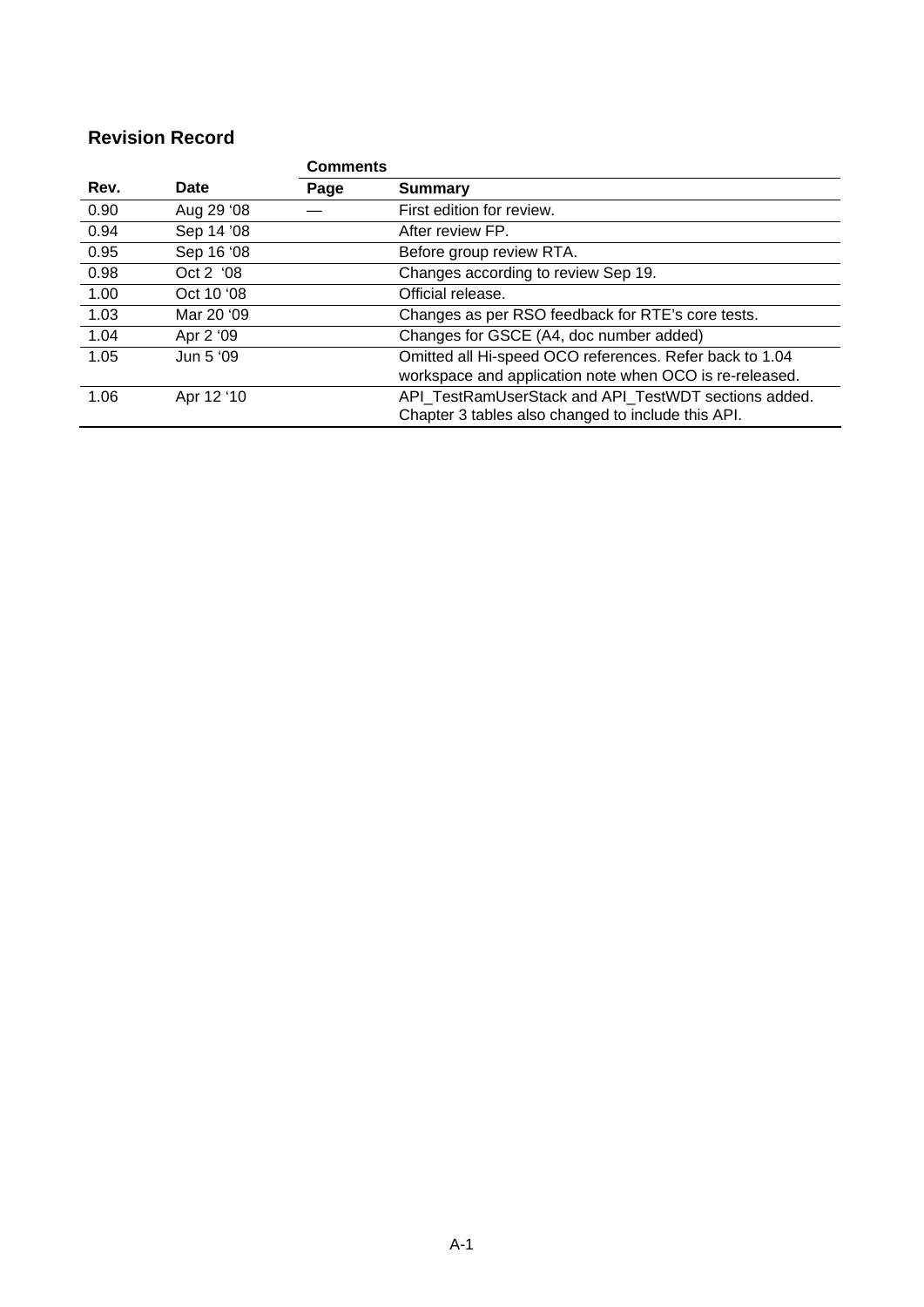# **General Precautions in the Handling of MPU/MCU Products**

The following usage notes are applicable to all MPU/MCU products from Renesas. For detailed usage notes on the products covered by this manual, refer to the relevant sections of the manual. If the descriptions under General Precautions in the Handling of MPU/MCU Products and in the body of the manual differ from each other, the description in the body of the manual takes precedence.

- 1. Handling of Unused Pins
	- Handle unused pins in accord with the directions given under Handling of Unused Pins in the manual.
		- ⎯ The input pins of CMOS products are generally in the high-impedance state. In operation with an unused pin in the open-circuit state, extra electromagnetic noise is induced in the vicinity of LSI, an associated shoot-through current flows internally, and malfunctions occur due to the false recognition of the pin state as an input signal become possible. Unused pins should be handled as described under Handling of Unused Pins in the manual.
- 2. Processing at Power-on

The state of the product is undefined at the moment when power is supplied.

⎯ The states of internal circuits in the LSI are indeterminate and the states of register settings and pins are undefined at the moment when power is supplied.

In a finished product where the reset signal is applied to the external reset pin, the states of pins are not guaranteed from the moment when power is supplied until the reset process is completed. In a similar way, the states of pins in a product that is reset by an on-chip power-on reset function are not guaranteed from the moment when power is supplied until the power reaches the level at which resetting has been specified.

- 3. Prohibition of Access to Reserved Addresses
	- Access to reserved addresses is prohibited.

⎯ The reserved addresses are provided for the possible future expansion of functions. Do not access these addresses; the correct operation of LSI is not guaranteed if they are accessed.

4. Clock Signals

After applying a reset, only release the reset line after the operating clock signal has become stable. When switching the clock signal during program execution, wait until the target clock signal has stabilized.

- ⎯ When the clock signal is generated with an external resonator (or from an external oscillator) during a reset, ensure that the reset line is only released after full stabilization of the clock signal. Moreover, when switching to a clock signal produced with an external resonator (or by an external oscillator) while program execution is in progress, wait until the target clock signal is stable.
- 5. Differences between Products

Before changing from one product to another, i.e. to one with a different type number, confirm that the change will not lead to problems.

⎯ The characteristics of MPU/MCU in the same group but having different type numbers may differ because of the differences in internal memory capacity and layout pattern. When changing to products of different type numbers, implement a system-evaluation test for each of the products.